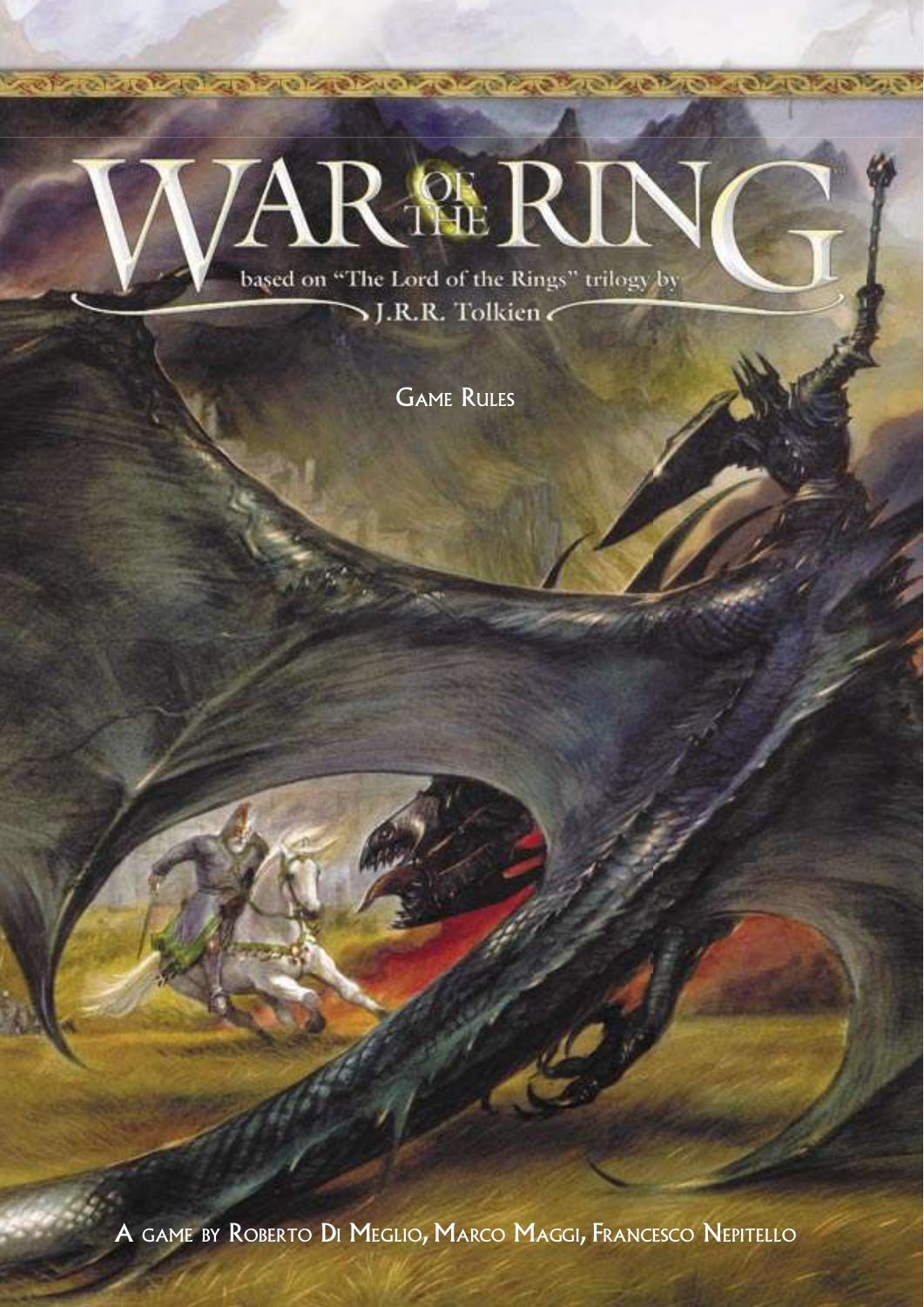*Everywhere he looked he saw the signs of war. The Misty Mountains were crawling like anthills: Orcs were issuing out of a thousand holes. Under the boughs of Mirkwood there was deadly strife of Elves and Men and fell beasts. The land of the Beornings was aflame; a cloud was over Moria; smoke rose on the borders of Lórien. Horsemen were galloping on the grass of Rohan; wolves poured from Isengard. From the havens of Harad ships of war put out to sea; and out of the East Men were moving endlessly: swordsmen, spearmen, bowmen upon horses, chariots of chieftains and laden wains. All the power of the Dark Lord was in motion.* 

**INVESTIGATION CONTINUES** 

*The Fellowship of the Ring by J.R.R Tolkien, Book II, Chapter 10.*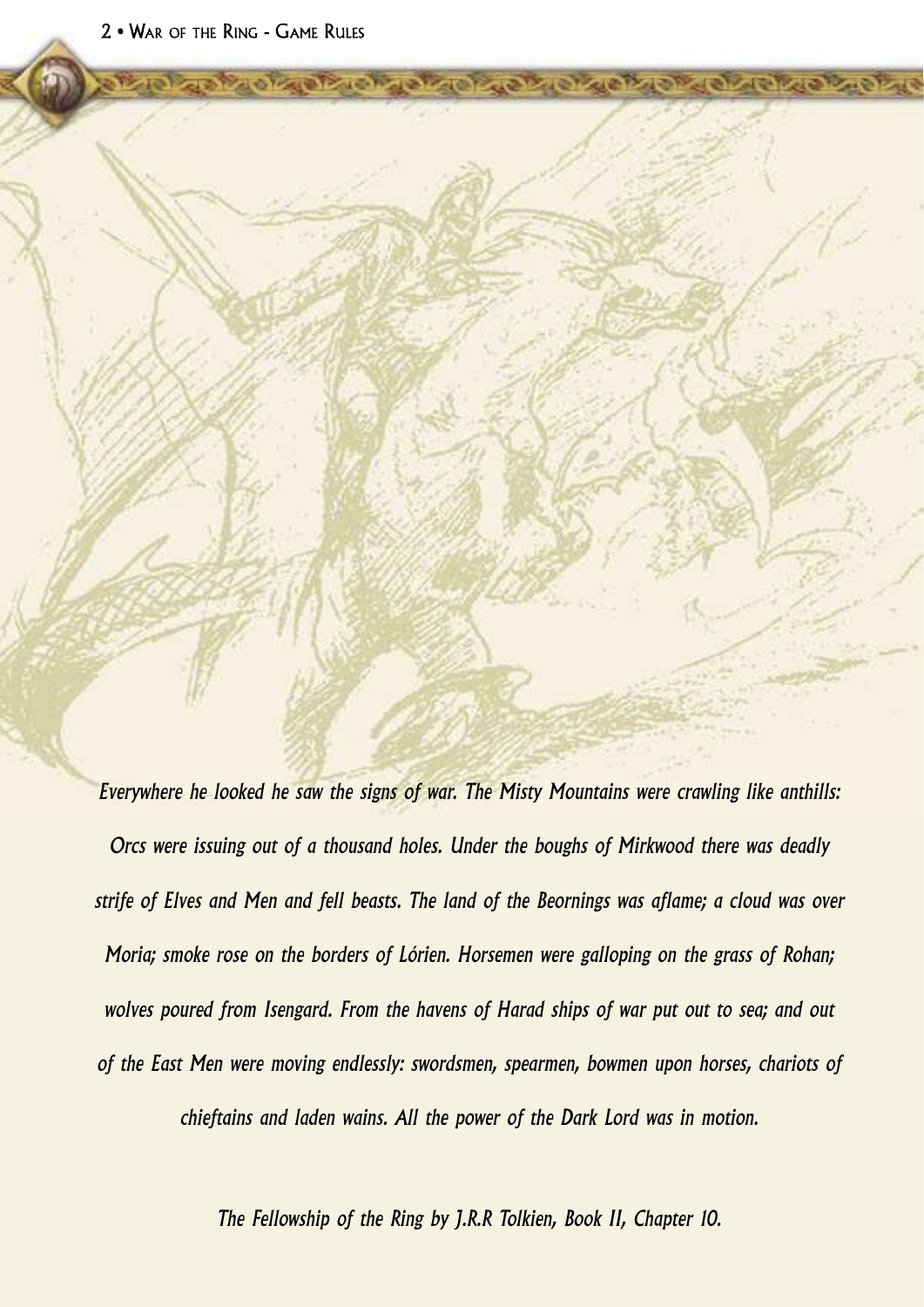# GAME COMPONENTS

- This Rulebook
- The simplified rulebook called "The War of the Ring Begins Here"

de la propieda de la propieda de la propieda de la

- The game board depicting a large map of Middle Earth (in two
- sections; join both sections to play)
- The Player Aids folder
- 10 red Shadow Action Dice
- 6 blue Free Peoples Action Dice
- 5 white six-sided Combat Dice
- 204 plastic figures representing the Armies and Characters of *The War of the Ring* including
	- 90 red figures representing Shadow Army units
	- 75 blue figures representing Free People Army units
	- 20 grey figures representing Free People Leaders and 8 grey figures representing the Nazgûl
	- 8 silver figures representing the Fellowship of the Ring (Frodo and Sam) and their Companions
	- 3 silver figures representing the Minions of the Shadow
- 137 cardboard counters, including:
	- 24 Hunt Tiles (16 Standard Hunt Tiles and 8 Special Hunt Tiles)
	- 18 Settlement Control Markers
	- 1 Fellowship Progress Counter
	- 1 Corruption Counter
	- 2 "Leading Player" Tokens (used in the 3- and 4-player games)
	- 3 "Elven Rings" Counters
	- 8 Nation Political Counters
	- 71 Army Unit Replacement Counters
	- 7 Companion Counters
	- 1 "Aragorn-Heir to Isildur" marker
	- 1 "Gandalf the White" marker
- 96 Event Cards (divided into 4 decks of 24 cards each)
- 14 Character Cards (10 Free People Characters, 3 Shadow Characters, Gollum)

Before you play the game for the first time carefully punch out the cardboard counters so that they do not tear. (We suggest that you first read the quick-start rules, "The War of the Ring Begins Here," and try a few games using those rules before reading any further.)

# 1. INTRODUCTION

Thank you for acquiring *The War of the Ring* strategic board game. Long in the making, this massive game based on J.R.R. Tolkien's *The Lord of the Rings* allows players to experience the dramatic events and epic conflict that occurred before the end of the Third Age of Middle Earth. The *War of the Ring* allows players to not only control the military might of Men, Elves, Dwarves, Hobbits, and the forces of Sauron, but also Tolkien's legendary characters, making the fateful decisions of the Fellowship of the Ring or guiding the dreadful servants of Sauron as they hunt for the Ringbearer. *The War of the Ring* is usually playable in under three hours but can last longer if played with more than two players.

In *The War of the Ring*, players will either take command of the armies of the **Free Peoples** or the dark host of the **Shadow**. Over the course of play, armies will clash on the field of battle, while a brave group of companions, the Fellowship of the Ring, advances towards Mordor. As the Fellowship approaches the fastness of the Dark Lord Sauron, they will seek to complete their desperate quest to destroy the One Ring, the master ring forged by Sauron himself. But the journey is long and dangerous, for the Eye of the Enemy is upon the Fellowship's every move, and time grows ever shorter. As the Fellowship finds its way through the perilous wilderness of Middle Earth, the armies of the Shadow threaten to sweep across Middle Earth, laying waste to all resistance.

To avoid or hasten such a terrible fate, players must use their resources wisely. As the ringbearer moves towards Mordor, his companions will be needed elsewhere to rouse the free nations of the West and lead them to



Standard Hunt Tile



Special Hunt Tile (Fellowship)



Special Hunt Tile (Shadow)



Elven Rings Counter



# Leading Player Token

- Free Peoples • Shadow
- 

Corruption Counter



Companion and Character Counter



Army Unit Replacement • Free Peoples • Shadow





- Settlement Control Marker • Free Peoples
- Shadow



Nation Political Counter • Free Peoples • Shadow

### Counter Summary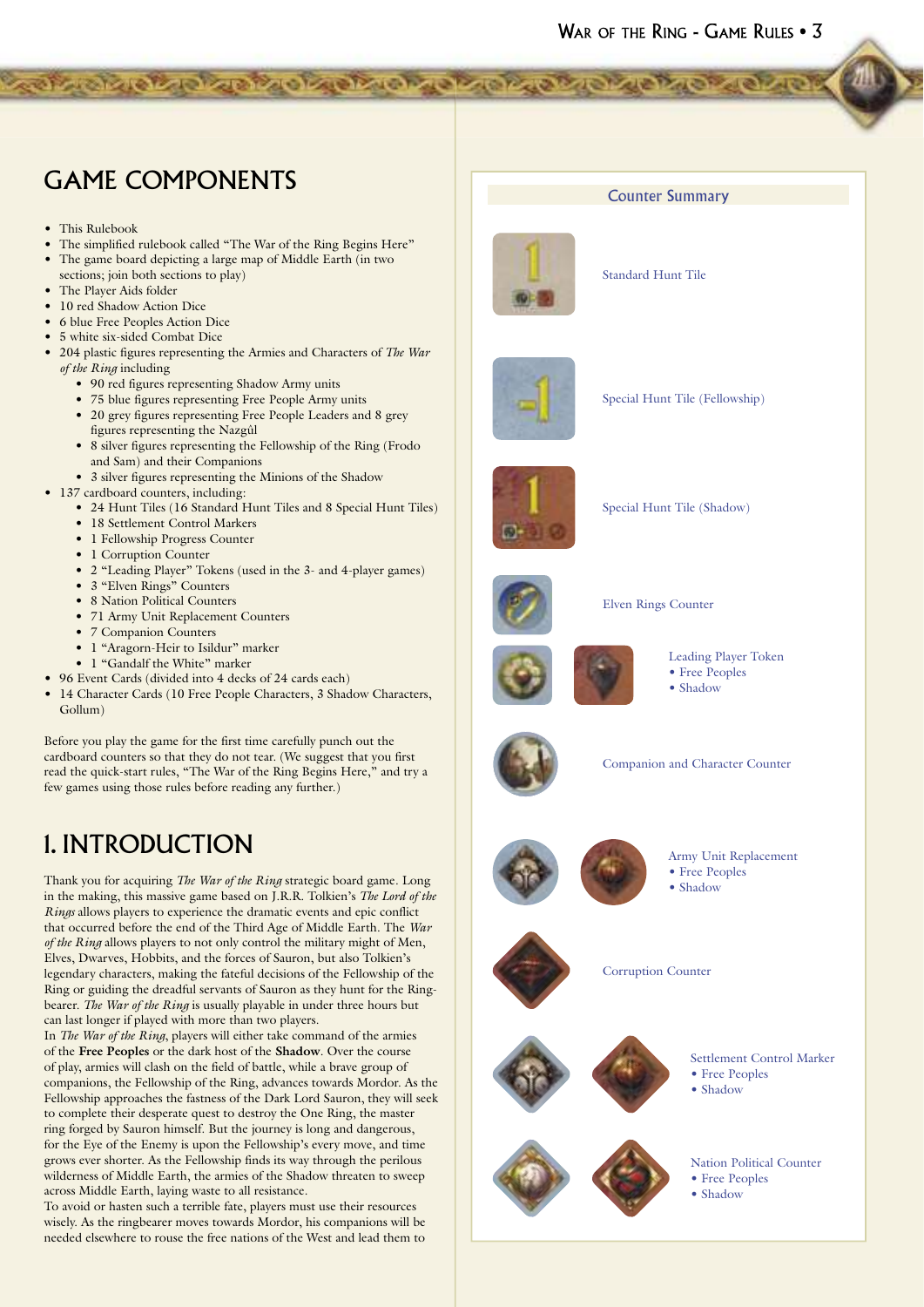war Yet, by leaving the Fellowship too soon, the fate of the ringbearer and his quest becomes more uncertain and will carry a more dreadful risk with every step closer to the mountain of fire. On the opposing side, the Dark Lord and the forces of shadow must balance political and military action against the need to search for the Ring or risk its destruction. Will the quest of the ringbearer succeed before Middle Earth falls under the Shadow?

# 2. OVERVIEW OF THE GAME

#### If you are already familiar with the Quick-start Rules, a note like this one at the beginning of a chapter helps you to spot the most significant changes introduced by this rulebook.

The most typical game of *The War of the Ring* is played with two players, with one player taking command of the Free Peoples and his opponent leading the servants of the Shadow. (If you want to play with 3-4 players, you can read more about this option later in this rules set). The Free Peoples include the Nations of Gondor, Rohan, Dwarves, Elves, and The North. The servants of the Shadow include the Nations of Sauron, Isengard, and Southrons & Easterlings. Each Nation is outlined on the map by a colored border and encompasses a certain number of Cities, Towns, and Strongholds, where each player places most of his initial Armies and Leaders and where later additional armies and leaders can be recruited.

As the game begins, the Nations of the Free Peoples are reluctant to take up arms against the Dark Lord, as their leaders are held back by threats, promises, and the working of wicked emissaries and ill counsels. So in order to muster his full force, the Free Peoples player must seek to push his nations into action through either political pressure, through the arrival of the characters of the Fellowship, or finally because those Nations are directly attacked by the Shadow. This situation is represented by the Political Track, which is found on the game board. As each Nation becomes increasingly willing to muster its forces for war, its respective nation token is moved forward on the track. The farther a Nation is from the last step on the track ("At War"), the lower its disposition to fight. The Nations of the Shadow appear on the Political Track as well, but Sauron must exercise far less effort to mobilize them to his cause. A player's most important actions during a game turn are based around the results of rolling the Action Dice. As the Action Dice are rolled, the possible player actions correspond to the resulting die icons, and the possibility of executing a certain action depends on the availability of the corresponding result on the Action Dice roll. The possible actions derived from the Action Dice include advancing the Fellowship towards Mordor, moving Armies, sending Companions to activate idle Nations, recruiting troops, and advancing a Nation on the Political Track. Action Dice can also be used to draw or play Event Cards. The Event Cards represent specific events from *The Lord of the Rings*, or events that might possibly have happened if things had gone differently.

**THE READ AND A REPORT OF A STATE OF A STATE OF A STATE OF A STATE OF A STATE OF A STATE OF A STATE OF A STATE OF A STATE OF A STATE OF A STATE OF A STATE OF A STATE OF A STATE OF A STATE OF A STATE OF A STATE OF A STATE O** 

The Shadow player wins the game if his Armies conquer a certain number of Free Peoples Cities and Strongholds, or if he is successful in defeating

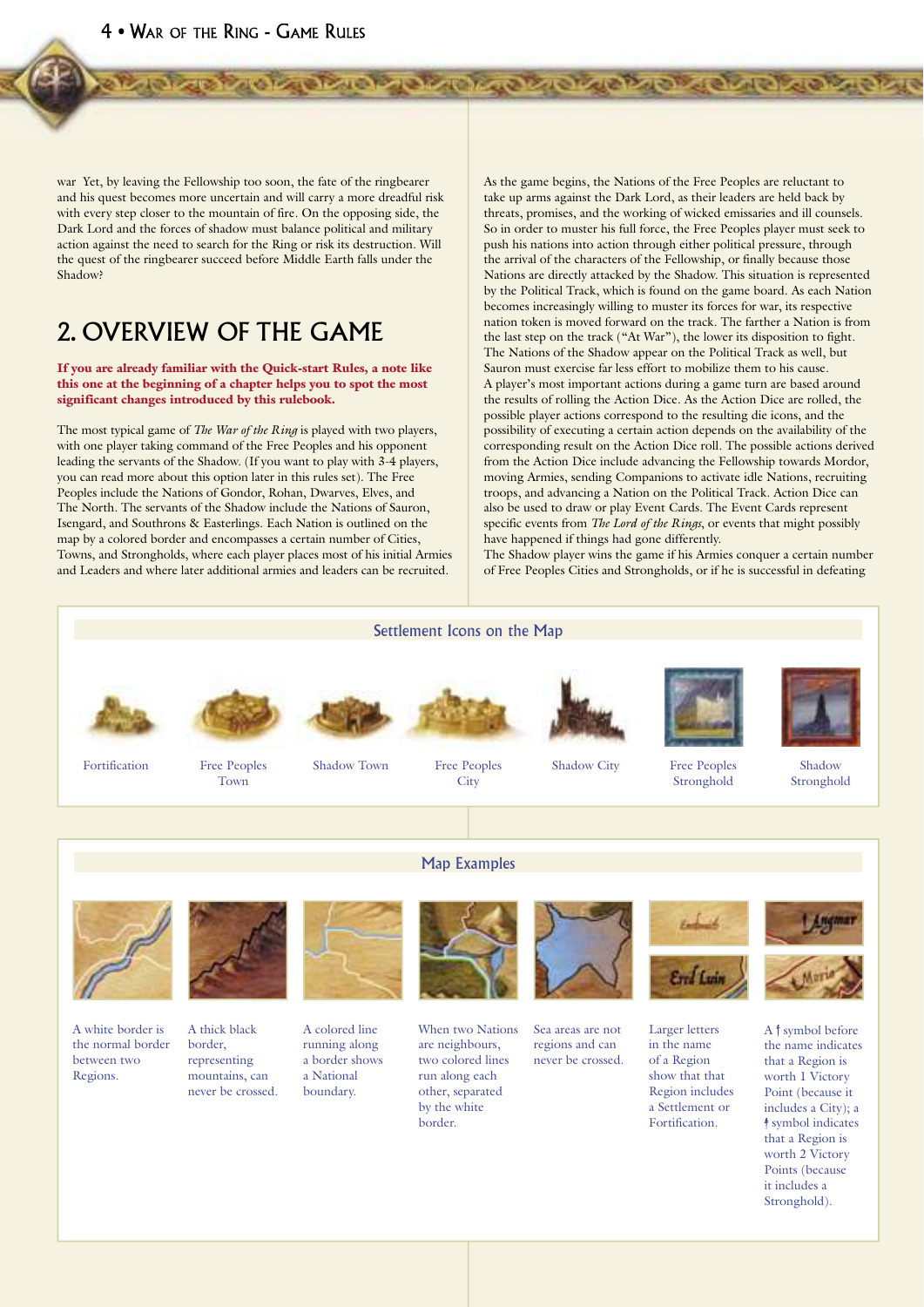the Ring-bearer and regaining his precious ring. The Free Peoples player can win the game if he is able to surprise Sauron and conquer a certain number of his dark Cities and Strongholds; yet the greatest chance to obtain victory for the Free Peoples lies with the quest of the Ring-bearer. If the Free Peoples player is successful in moving the Ring-bearer to Mount Doom and he destroys the Ring, the Free Peoples player will win the game.

**A REAL PROPERTY OF A PARTICULAR PARTICULAR PARTICULAR** 

Yet the Free Peoples player must balance his efforts carefully, trying not to neglect the defences of the Free Peoples Nations, while still persistently moving the Ring-bearer towards his final goal. On the other side of the table, Sauron knows that the Ring is moving, and as he is massing his Armies against the West, he must spend resources to try to hinder the Fellowship's progress, employing the rules for the Hunt for the Ring, hoping to corrupt the Ring-bearer and seize the One Ring before it reaches its fateful destination…

### THE GAMEBOARD

### REGIONS

The game board is a view of western Middle Earth at the end of the Third Age, divided into areas called Regions. All Regions are identified with a name, which usually refers to a site of note or to an entire geographical area (such as Minas Tirith or Cardolan). Regions are used to regulate movement, combat, and the placement of Characters and Armies. All Regions are equal for movement purposes. Sea areas are not Regions and can never be entered or crossed.

If the border between two Regions is completely divided by a black line (which denotes impassable terrain), those Regions are not considered adjacent.



**1** Free Peoples Character Event Cards

**2** Free Peoples Strategy Event Cards

3 Elven Rings (controlled by the Free Peoples player)

4 Fellowship Track 5 Fellowship Box/

Guide of the Fellowship Box **6** Stronghold Boxes

(controlled by the Shadow player)

11 Shadow Character Event Cards

12 Shadow Strategy Event Cards

7 Mordor Track 8 Political Track 9 Hunt Box 10 Elven Rings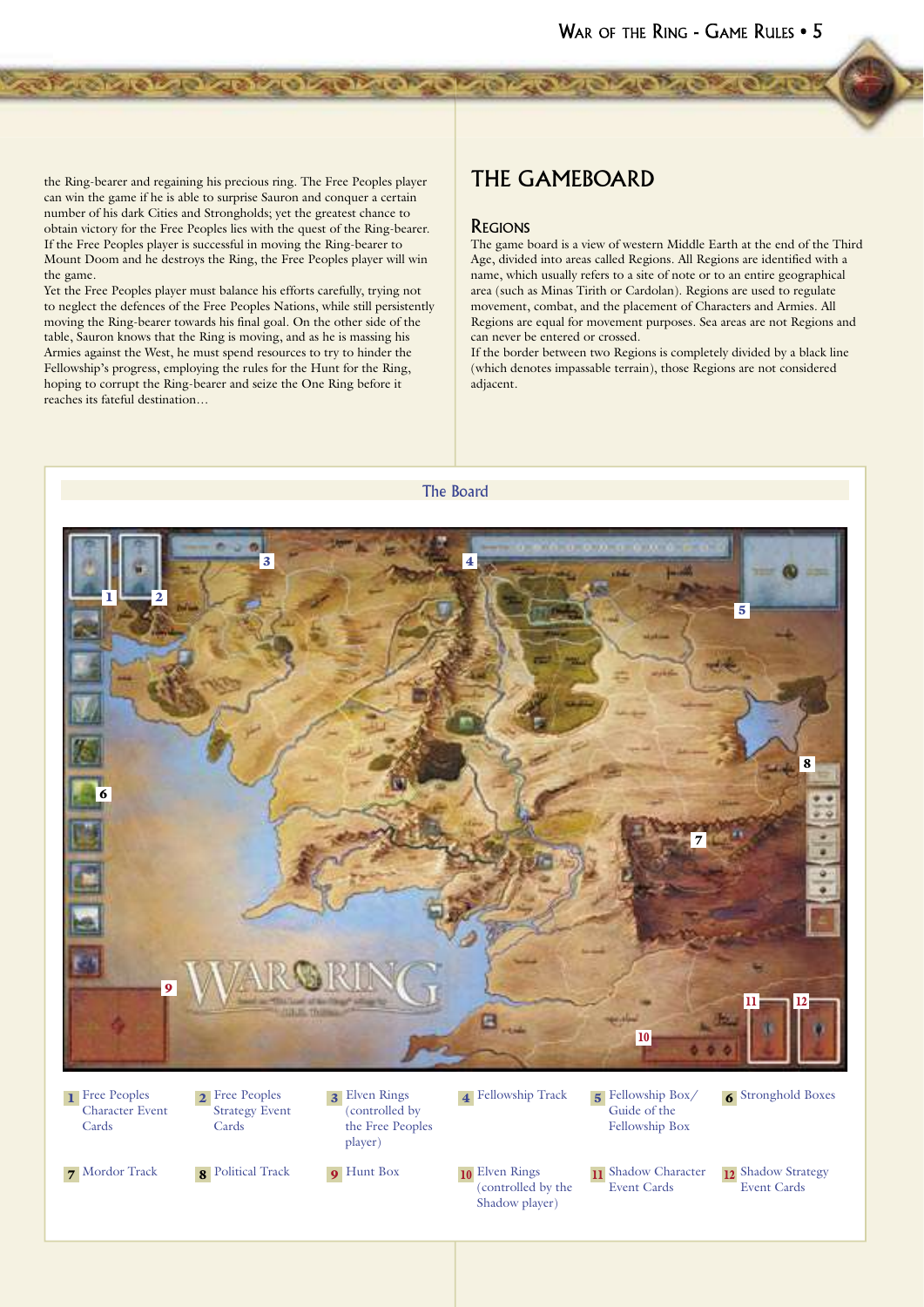### **NATIONS**

Several groups of individual Regions are identified as Nations by their colored borders:

**The Nations of the Free Peoples**

Gondor (blue), Rohan (dark green), The North (light blue), Dwarves (brown), and Elves (light green)

**The Nations of the Shadow**

Sauron (red), Isengard (yellow), and Southrons & Easterlings (orange) Note that some Nations consists of several separate grouped Regions, which are divided and distant from one another.

*Example: "The North" Nation (Blue) consists of clustered Regions both in the western and eastern part of the map. The "Sauron" Nation (Red) consists of Regions in Mordor, Mirkwood, and the Misty Mountains.*

### SETTLEMENTS AND FORTIFICATIONS

A Region can be empty, contain a **Fortification**, or one of three different types of **Settlements**:

- City
- Town
- Stronghold

Controlling a Region containing a Settlement gives the controlling player several advantages. In detail:

- **Cities** and **Towns** represent major and minor urban centres or groups of villages. Controlling Cities and Towns is important, since troops can be recruited there. Also, **Cities** provide an advantage to defending units and form an integral part of your opponent's strategic objectives necessary to achieve a military victory.
- **Strongholds** represent fortresses, Elven homes, and the greatest capitals of Middle Earth. Troops may be recruited in Strongholds, defenders receive a very strong advantage in battle, and the conquest of your Strongholds is a strategic necessity for your enemy's military victory objectives.

In addition, if a companion character leaves the Fellowship and arrives at a Stronghold or a City, some corresponding Nations can be **activated** (and later be allowed to go to War). The Fellowship itself can also activate nations when declared at Strongholds and Cities. Moreover, if the Fellowship enters a friendly City or Stronghold, the Ring-bearer can recover from Corruption.

Finally, a **Fortification** represents a fort, a ford crossing a river, or some other natural or artificial means of defense. Fortifications are not Settlements but confer an advantage to any Army defending Regions in which they are located. Fortifications are found in the regions of Osgiliath and the Fords of Isen.

### TRACKS AND BOXES

In addition to the Regions of Middle Earth, the game board also contains various boxes and tracks used during the game to keep track of different activities. These spaces include:

- The **Fellowship Track**, to keep track of the progress of the Fellowship and the Corruption of the Ring-bearer
- The **Hunt for the Ring** box (also called the "Hunt Box"), to display the dice that the Shadow player allocates to hunt the Fellowship and to keep track of the number of times that the Fellowship moves during a turn
- The **Political Track**, to keep track of which Nations of Middle Earth are at War
- The **Guide of the Fellowship** box, to display the Character Card of the character who is guiding the Fellowship
- The **Fellowship of the Ring** box, to display the figures and counters of the character companions composing the Fellowship
- The **Elven Rings** box, to display the Elven Rings counters
- The Event Deck boxes, to hold the four Event Card Decks
- The **Stronghold** boxes, to display those Army units involved in a siege battle.



**THE REPORT OF THE CASE OF THE CASE OF THE REAL PROPERTY.**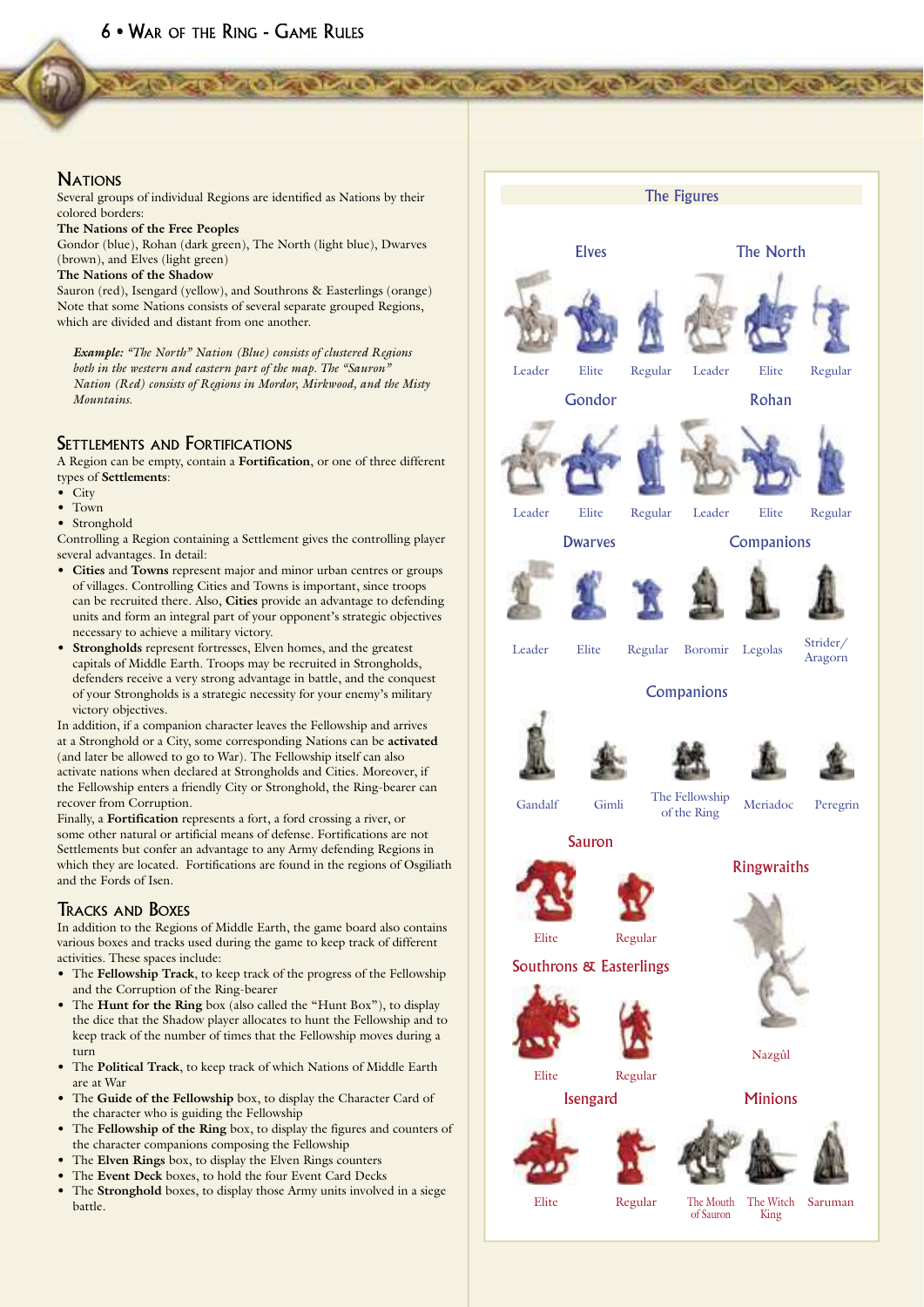### **GAME PIECES**

### **PLASTIC FIGURES**

The Armies fighting for Middle Earth and the heroes and monsters that lead them are represented in the game by plastic figures.

**ONTARTA CIVIL AND THE CONTABILITY OF A CONTABING** 

#### $A$ rmies

The bulk of the armed forces of a Nation are represented by Army units. The Army units of a Nation are further divided into either Regular or Elite units, where the first represents a fighting force of average warriors and the second a host of chosen fighters or powerful monsters. A single Army unit corresponds to a variable number of warriors, from a few hundred expert fighters to thousands of Orcs. In game terms, all units of a kind (Regular or Elite) have the same fighting capabilities as any other of the same kind, regardless of the Nation they belong to.

All Army units inside a single Region and controlled by the same player are considered a single group and are collectively called an Army. An Army can be comprised of a maximum of ten units, or five units if the Army is inside a Stronghold under siege.

#### **Free Peoples Leaders**

The captains and chieftains leading the Armies of the Free Peoples are represented by the Leader figure. Leaders are unable to move on their own and must always be part of a friendly Army. If at any time a Leader is on the map without an Army, he is immediately removed. The presence of a Leader in an Army provides an advantage in combat and a superior movement capability. There is no limit to the number of Leaders who can be in the same Army. Free Peoples Leaders, regardless of nationality, can lead Armies comprised of units from any Free Peoples Nation. A Leader is not considered an Army Unit and cannot be taken as a casualty, nor does the presence of a Leader add to the Combat Strength of an Army (see later).

#### Nazgûl

The Nazgûl, also called Ringwraiths, act as Leaders for the Shadow armies and are represented by the distinctive Ringwraith figure mounted on a winged beast. The rules pertaining to the Free Peoples leaders also apply to the Nazgûl, with the following exceptions: Ringwraiths are not obliged to be part of a friendly Army but can move on their own, flying to any Region (even Regions containing Free Peoples units) on the game board with a single movement (except that a Nazgûl moving without an Army cannot be placed alone in an enemy Stronghold); the Nazgûl are unaffected by the presence of an enemy Army in the same Region.



Aragorn, Heir to Isildur Counter



Gandalf the White Counter

#### Characters

The main heroes of the story and their main antagonists are represented by the Character figures. Characters are personalities with abilities superior to those of simple Leaders. Characters belonging to the Free Peoples are called Companions, while the Characters of the Shadow are called Minions. Each Character is represented by a unique figure and a Character Card detailing his special skills. Carefully read all the Character Cards before playing the game.

In game terms, Characters act much the same as Leaders, but they do not suffer the same restrictions and can move on the game board on their own, ignoring the presence of enemy Armies.

Companions: Legolas, Gimli, Boromir, Aragorn (as Strider), Merry, Pippin, and Gandalf the Grey start the game as the companions of Frodo and Sam (the Ring-bearers), and members of the Fellowship of the Ring. As the game progresses, they are allowed to leave the Fellowship to help rouse the Free People Nations to war and to act as Leaders for the Free Peoples Armies. Under certain conditions (as described on their Character Cards), Strider and Gandalf the Grey can be replaced by their more powerful incarnations: Aragorn - Heir to Isildur and Gandalf the White. When this happens, put the appropriate marker under the plastic figure of the Character to remember his new status.

Minions: The more prominent servants of the Dark Lord-Saruman, the Witch-king, and the Mouth of Sauron-do not start in play at the beginning of the game. They will enter play later, under the conditions specified on their Character cards

Gollum: Gollum is a very unusual Character. While the game includes a Gollum Character Card, there is no Gollum figure as Gollum is always assumed to be following the Fellowship of the Ring (and he becomes the Fellowship guide if the Ring-bearers are alone). The effects of Gollum's actions are represented in the game by the Gollum Character card and certain Event Cards.

# **3. SETTING UP THE GAME**

Before you start playing, you should decide who will play the Free Peoples and who will play the Shadow. After this has been decided, get the game ready to play by following these steps:

- 1) Place the game board on a suitable surface, possibly large enough to leave some room along the sides of the board (to place discarded cards and eliminated pieces and to roll dice).
- 2) Place the Fellowship figure on Rivendell, its starting point.
- 3) Place the Fellowship Progress Counter on Step 0 of the "Fellowship Track," with the "Hidden" side up. The Corruption Counter is positioned on Step 0 of the same track.
- 4) Place all Companion cards in the "Guide of the Fellowship" space, with the Gandalf the Grey Character Card on top, as he is the Guide of the Fellowship. Set aside the cards for Aragorn - Heir to Isildur, Gandalf the White, and Gollum for later use.
- 5) Place all the Companion figures (except for the Ring-bearers) and their counters in the "The Fellowship of the Ring" space.
- 6) Place the three Elven Ring counters in the "Elven Rings" space on the game board with the "Ring" side up.
- 7) Set aside all Shadow Minion cards (the Witch-king, Saruman, and the Mouth of Sauron) and the corresponding figures for later use.
- 8) Separate the Free Peoples and Shadow Event Cards into Character and Strategy decks according to the back of each card, shuffle them separately, and place them on the corresponding spaces on the game board.
- 9) Put the *Standard Hunt Tiles* in an opaque container (such as a cup or a bag): this is the Hunt Pool. Set aside the Special Hunt Tiles for later use.

**Character Cards** 





Free Peoples Character

**Shadow Character**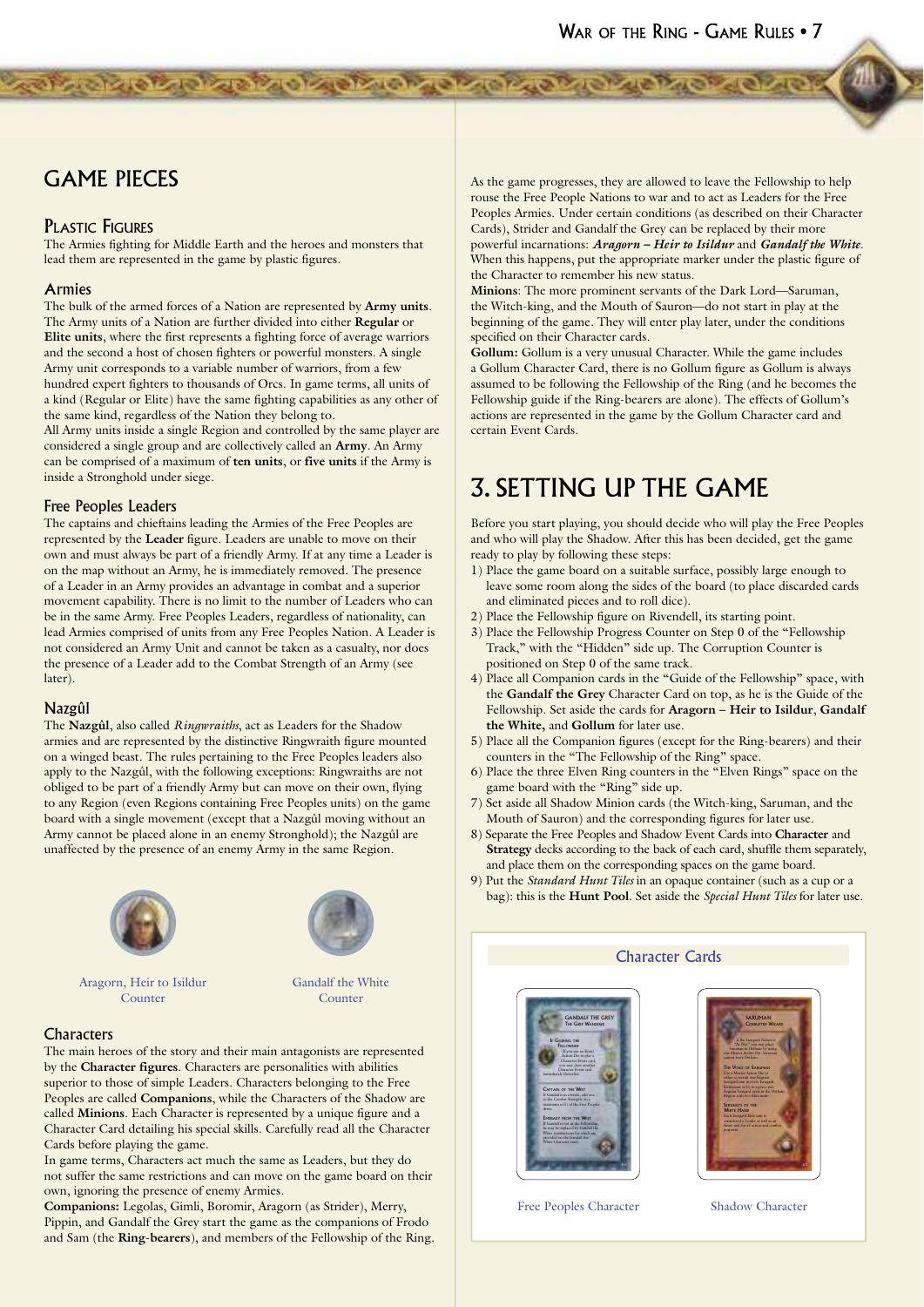|                             |                  |                  |                  | Place the armies and leaders of each Nation as listed below. |
|-----------------------------|------------------|------------------|------------------|--------------------------------------------------------------|
| <b>Dwarves</b>              |                  |                  |                  | <b>Sauron</b>                                                |
| <sup>1</sup> Erebor         | T.               | $\mathbf{I}$     | 1                | <sup>20</sup> Barad-Dûr                                      |
| <sup>2</sup> Ered Luin      | $\mathbf{I}$     | $\overline{0}$   | $\overline{0}$   | <sup>21</sup> Dol Guldur                                     |
| <sup>3</sup> Iron Hills     | $\mathbf{I}$     | $\Omega$         | $\overline{0}$   | <sup>22</sup> Gorgoroth                                      |
| <b>Reinforcements</b>       | $\overline{2}$   | $\overline{4}$   | $\overline{3}$   | <sup>23</sup> Minas Morgul                                   |
|                             |                  |                  |                  | <sup>24</sup> Moria                                          |
|                             |                  |                  |                  | <sup>25</sup> Mount Gundabad                                 |
|                             |                  |                  |                  | <sup>26</sup> Nurn                                           |
|                             |                  |                  |                  | <sup>27</sup> Morannon                                       |
| <b>Elves</b>                |                  |                  |                  | Reinforcements                                               |
| <sup>4</sup> Grey Havens    | L                | $\mathbf{I}$     | $\mathbf{I}$     |                                                              |
| 5 Rivendell                 | $\overline{0}$   | $\overline{2}$   | 1                |                                                              |
| <b>6</b> Woodland Realm     | 1                | $\bf{l}$         | 1                |                                                              |
| <sup>7</sup> Lorien         | $\mathbf{I}$     | $\overline{2}$   | 1                |                                                              |
| Reinforcements              | $\overline{2}$   | $\overline{4}$   | $\overline{0}$   | Southrons & Easter                                           |
|                             |                  |                  |                  | <sup>28</sup> Far Harad                                      |
|                             |                  |                  |                  | <sup>29</sup> Near Harad                                     |
|                             |                  |                  |                  | <sup>30</sup> North Rhûn                                     |
|                             |                  |                  |                  | <sup>31</sup> South Rhûn                                     |
| Gondor                      |                  |                  |                  | 32 Umbar                                                     |
| 8 Minas Tirith              | $\mathfrak{Z}$   | $\bf{l}$         | 1                | Reinforcements                                               |
| <sup>9</sup> Dol Amroth     | $\overline{3}$   | $\overline{0}$   | $\overline{0}$   |                                                              |
| <sup>10</sup> Osgiliath     | $\overline{2}$   | $\overline{0}$   | $\mathbf{0}$     |                                                              |
| <sup>11</sup> Pelargir      | $\mathbf{I}$     | $\Omega$         | $\overline{0}$   |                                                              |
| Reinforcements              | 6                | $\overline{4}$   | $\overline{3}$   |                                                              |
|                             |                  |                  |                  | <b>Isengard</b>                                              |
|                             |                  |                  |                  | 33 Orthanc                                                   |
|                             |                  |                  |                  | <sup>34</sup> North Dunland                                  |
| The North                   |                  |                  |                  | <sup>35</sup> South Dunland                                  |
| <sup>12</sup> Bree          | 1                | $\boldsymbol{0}$ | $\boldsymbol{0}$ | Reinforcements                                               |
| <sup>13</sup> Carrock       | $\mathbf{1}$     | $\overline{0}$   | $\overline{0}$   |                                                              |
| <sup>14</sup> Dale          | $\mathbf{1}$     | $\overline{0}$   | $\bf{l}$         |                                                              |
| <sup>15</sup> North Downs   | $\boldsymbol{0}$ | $\bf{l}$         | $\boldsymbol{0}$ |                                                              |
| <sup>16</sup> The Shire     | $\bf{l}$         | $\boldsymbol{0}$ | $\boldsymbol{0}$ |                                                              |
| Reinforcements              | 6                | $\,4\,$          | $\overline{3}$   | 16                                                           |
| Rohan                       |                  |                  |                  |                                                              |
| <sup>17</sup> Edoras        | $\mathbf{I}$     | $\bf{l}$         | $\boldsymbol{0}$ |                                                              |
| <sup>18</sup> Fords of Isen | $\overline{2}$   | $\boldsymbol{0}$ | $\bf{l}$         |                                                              |
| <sup>19</sup> Helm's Deep   | $\bf{l}$         | $\boldsymbol{0}$ | $\boldsymbol{0}$ |                                                              |
| Reinforcements              | 6                | $\overline{4}$   | $\mathbf{R}$     |                                                              |

| ch Nation as listed below. |                              |                |                |                |
|----------------------------|------------------------------|----------------|----------------|----------------|
|                            | <b>Sauron</b>                |                |                |                |
|                            | <sup>20</sup> Barad-Dûr      | $\overline{4}$ | 1              | 1              |
|                            | <sup>21</sup> Dol Guldur     | 5              | $\mathbf{I}$   | $\mathbf{I}$   |
|                            | <sup>22</sup> Gorgoroth      | $\overline{3}$ | $\theta$       | $\Omega$       |
|                            | <sup>23</sup> Minas Morgul   | 5              | $\Omega$       | $\mathbf{I}$   |
|                            | <sup>24</sup> Moria          | $\overline{2}$ | $\Omega$       | $\theta$       |
|                            | <sup>25</sup> Mount Gundabad | $\overline{2}$ | $\Omega$       | $\Omega$       |
|                            | $26$ Nurn                    | $\overline{2}$ | $\theta$       | $\theta$       |
|                            | <sup>27</sup> Morannon       | 5              | $\overline{0}$ | ī              |
|                            | Reinforcements               | 8              | $\overline{4}$ | $\overline{4}$ |
|                            |                              |                |                |                |

X

ARMY SETUP

**RADIO CONTENTACIÓN DE CARDO A CIVIL DE CONTENTIUS** 

| Southrons & Easterling   |                |          |
|--------------------------|----------------|----------|
| 28 Far Harad             | $\overline{3}$ |          |
| <sup>29</sup> Near Harad | 3              |          |
| <sup>30</sup> North Rhûn | 2              | $\theta$ |
| <sup>31</sup> South Rhûn | 3              |          |
| 32 Umbar                 | $\overline{3}$ | $\Omega$ |
| <b>Reinforcements</b>    | 10             | 3        |

|                             | <b>Isengard</b> |   |          |
|-----------------------------|-----------------|---|----------|
| 33 Orthanc                  |                 |   |          |
| <sup>34</sup> North Dunland |                 |   | 0        |
| 35 South Dunland            |                 |   | $\Omega$ |
| <b>Reinforcements</b>       |                 | 6 | 5        |

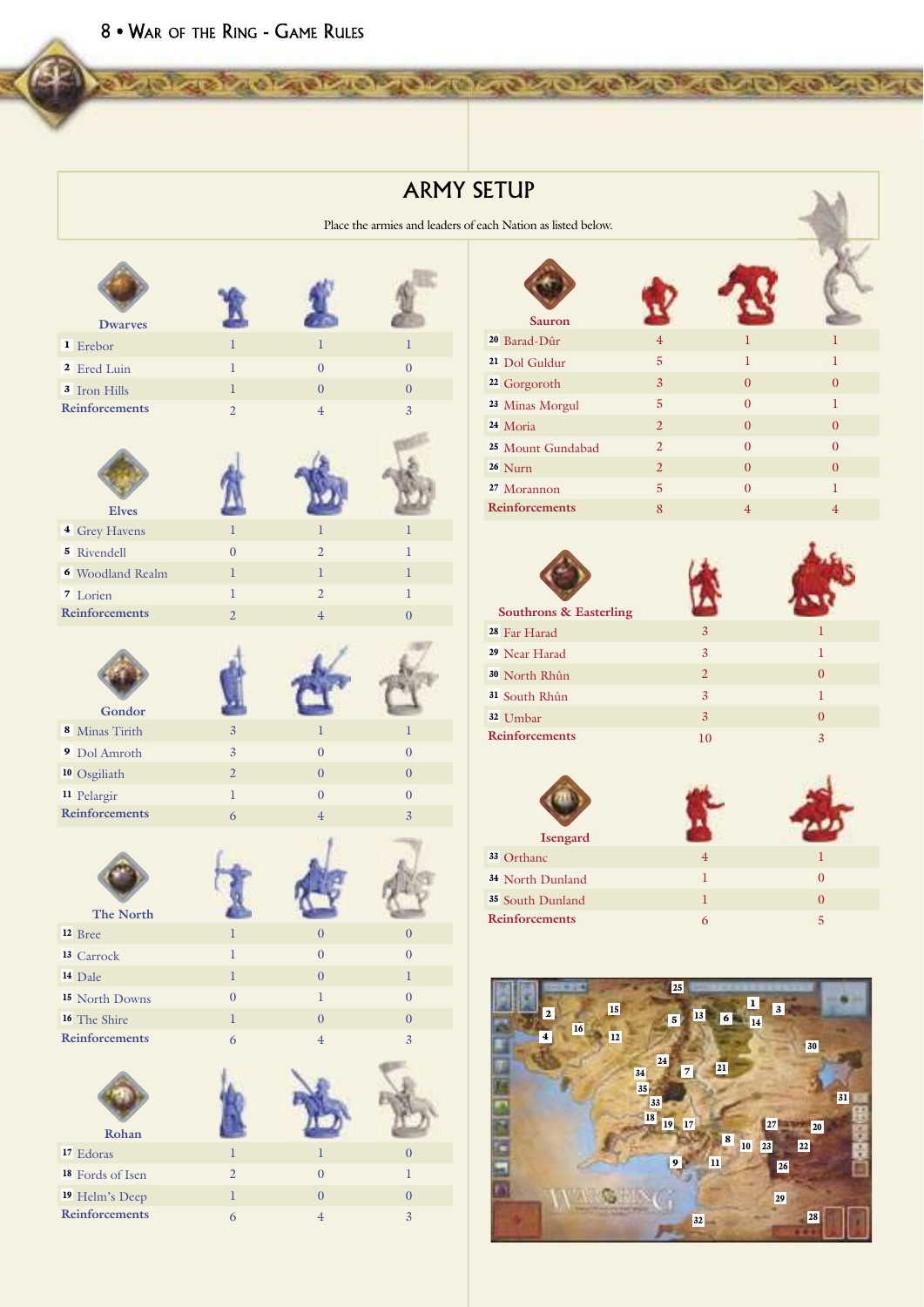10) Give seven red Shadow Action Dice to the Shadow player and four blue Free Peoples Action Dice to the Free Peoples player. Set aside the remaining Action Dice for later use.

de crois de la statute de la crois de la crois de

- 11) Place the Political Counter for each Free Peoples Nation on its starting point on the "Political Track." All the Free Peoples Nation political counters **except the Elves** are placed with the "Passive" side up. The Political Counters of the Elves and all the Shadow Army Nations are placed with the "Active" side up. As indicated by the symbols on the track, place Rohan, The North, the Elven, and the Dwarven Nation's Political Counter in the top box, place the Gondor and Southron/Easterling Political Counter in the second box from the top, and finally place the Sauron and Isengard Nation counters in the third box from the top—immediately above the "War" box.
- 12) Sort all the plastic figures by color and type and follow the instructions on the *Army Set-up* on page 8 to place each Nation's initial Army units. Put aside any remaining figures to use as Reinforcements, paying attention not to mix them with pieces eliminated from play as the game progresses. Also, sort and put aside the Army Units Replacement counters for use later in the game.

Keep all the remaining components in the box; they will be used later in the game.

# 4. THE GAME TURN

If you are already familiar with the Quick-start Rules, notice that the Game Turn sequence involves additional activities in the complete rules.

The game is played over a series of turns. Each turn is divided into six steps. The steps of the turn are:

### STEP 1) DRAW EVENT CARDS

Both players draw 2 cards, one from each Event Deck.

### STEP 2) FELLOWSHIP PHASE

The Free Peoples player may now *declare* the position of the Fellowship. If the Fellowship is in a City or Stronghold of a Free Peoples Nation, that Nation is **activated** (if the Nation is showing "Passive" on the Political Track, flip the Nation to "Active") and the Ring-bearers may be **healed**. Also, during this step, the Free Peoples player may change the Guide of the Fellowship.

### STEP 3) HUNT ALLOCATION

The Shadow player may now put a number of Action Dice in the **Hunt Box** located on the game board, but only as many dice as the number of Companions remaining in the Fellowship. *These dice are not rolled during the following Action Roll step.*

### STEP 4) ACTION ROLL

Players roll their Action Dice. The Shadow player immediately takes all the dice showing the "Eye" result and adds them to the Hunt Box.

### STEP 5) ACTION RESOLUTION

This step is the primary game phase of *The War of The Ring* board game. It is here that players will utilize the Action Dice results to move their Characters and Armies on the game board, or to take other important actions. The results of the rolled Action Dice dictate the actions the players can take during this step. Starting with the Free Peoples player, the two players alternate turns, each taking one action by selecting and removing one of his available die results. If a player has fewer unused Action Dice than his opponent (typically the Free Peoples player will have fewer Action Dice than the Shadow player) he can **pass** instead of taking an action, thus allowing the opponent to take another action. If a player runs out of actions before his opponent has done the same, the opponent takes all his remaining actions, one after the other. Each time the Free Peoples player uses an Action Die to move the Fellowship, he places that die in the Hunt Box after completing the action. All other used dice are set aside until next turn. The Action Dice are described in more detail later.

### STEP 6) VICTORY CHECK

Players now check if to see if either has achieved the Victory Conditions. If not, a new game turn begins.

When all the activities required by the different steps have been concluded, the turn is over and another turn begins (unless one of the players has achieved his Victory Conditions, in which case the game ends).

### 5. THE ACTION DICE

If you are already familiar with the Quick-start Rules, notice the following new rules in this chapter:

- the number of dice in the dice pool increases when certain characters enter the game
- the dice you may allocate to the Hunt for the Ring depend from the Companions in the Fellowship
- you may pass if your opponent has more unused Action Dice than you have
- the Elven Rings tokens allow you to change the result of a die

The Action Dice play a fundamental role in the game, as they dictate the options available to each player during a turn.

### ACTION DICE POOL

The total number of Action Dice rolled by a player in a turn is called his **dice pool**. The Shadow player starts the game with seven dice in his pool, but may gain additional dice later in the game given certain circumstances, up to a maximum of ten. These additional Action Dice enter play when

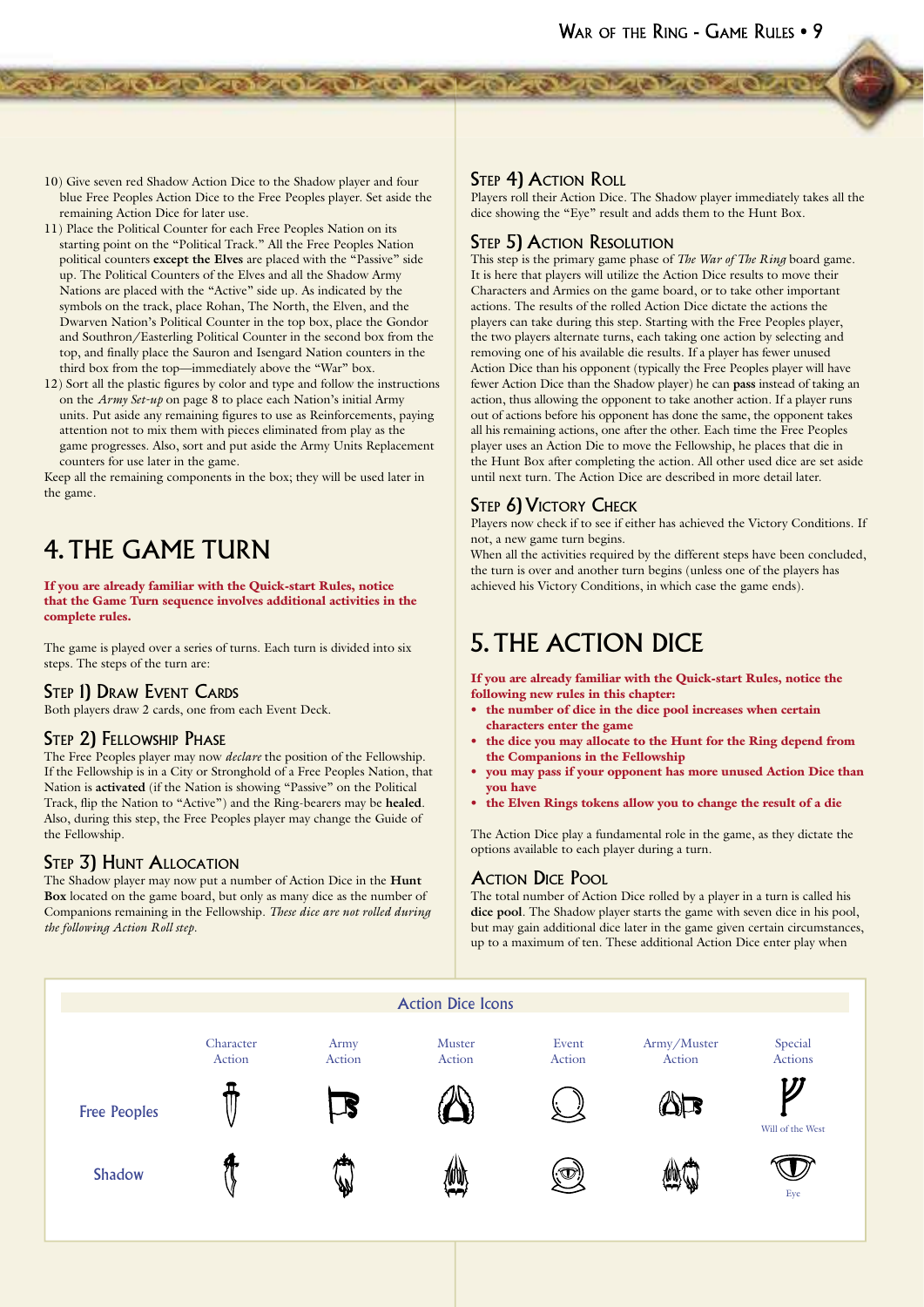### **Event Card Explanation**





Free Peoples Character Event Card Back



Shadow Character Event Card Back



| <b>T</b> Card Type         |
|----------------------------|
| 2 Event Title              |
| $Econt$ $Dco$ $Con$ dition |

3 Event Pre-Condition (if present) 4 Event Text

**Free Peoples Strategy** Event Card Back



**Shadow Strategy** Event Card Back



- 5 Event Discard Condition (if present) 6 Combat Title
- 7 Combat Pre-Condition (if present)
- 8 Combat Text

the Shadow player brings his Minions into the game (one die for Saruman, one for the Witch-king, one for the Mouth of Sauron). The Free Peoples player starts with four dice in his pool. Like the Shadow, he can also gain additional dice later in the game. The Free Peoples player adds one die to his dice pool when Aragorn - Heir to Isildur enters play and another one when Gandalf the White appears. Both the Shadow and the Free Peoples player lose the additional die if the corresponding character is eliminated.

### **HUNT ALLOCATION AND ACTION ROLL**

**ON CONCRETE CREATIVE CREATIVE CREATIVE** 

The Shadow player, during the Hunt Allocation Phase, places the number of Action Dice into the Hunt Box that he wants to devote to the Hunt for the Ring. The maximum number of dice he can place in the Hunt Box is equal to the number of Companions currently in the Fellowship (note that the Ringbearers are not considered to be a Companion and do not add to this maximum). The Shadow player may always place at least one Dice in the Hunt Box, even if all the Companions have left the fellowship - because Gollum (see later) will then count as a Companion. The dice placed in the Hunt Box are not rolled, but the Shadow player rolls the remaining dice in his dice pool, and all dice showing an "Eye" result are immediately added to the Hunt Box as well. The Free Peoples player simply rolls his entire Action Dice pool.

### USING ACTION DICE

Starting with the Free Peoples, players alternate turns selecting one of their Action Dice and immediately taking the action made available by the specific die result. Each Action Die is printed with a set of distinctive icons, corresponding to different game actions. Each action is detailed later in the rules and summarized in the Action Dice Reference Chart (included with the Player Aids booklet). When an action has been completed, the corresponding die is considered "used" and is set aside until needed again for the next turn. The only exception to this rule is that each time the Free Peoples player uses an Action Die to move the Fellowship, he places that die in the Hunt Box after completing the action rather than setting it aside (note that the die is returned to the Free Peoples player at the end of the turn). A player may choose to pass on his opportunity to take an action by using a die, but only if he has *fewer* unused Action Dice than the opposing player (thus a player can pass, letting his adversary take several actions in a row). If a player runs out of actions before his opponent has done the same, the opponent executes his remaining actions one after the other.

### The Elven Rings

At the beginning of the game, the Free Peoples player receives three counters representing the Elven Rings of Power. He keeps each counter in the "Elven Rings" space on the game board, with the Ring side face up, until he decides to use it. When the Free Peoples player uses an Elven Ring, he flips over the counter to show its "Flaming Eye" side and gives it to the Shadow player. After the Shadow player uses the counter, it is discarded from play. Each Elven Ring/Eye counter can thus be used once by its owner in the following way:

When a player is about to take an action during the Action Resolution step, he may use an Elven Ring (or Flaming Eye) to change the Action Die to any other desired Action Die result (important exception: The Free Peoples player may not change the action to a "Will of the West" result by using an Elven Ring). If a Shadow Die is changed to an "Eye" result, that die is immediately placed in the Hunt Box.

Only one Elven Ring counter can be used by the same player in a game turn.





### **Elven Ring Counter**

Front: controlled by the Free Peoples player Back: controlled by the Shadow player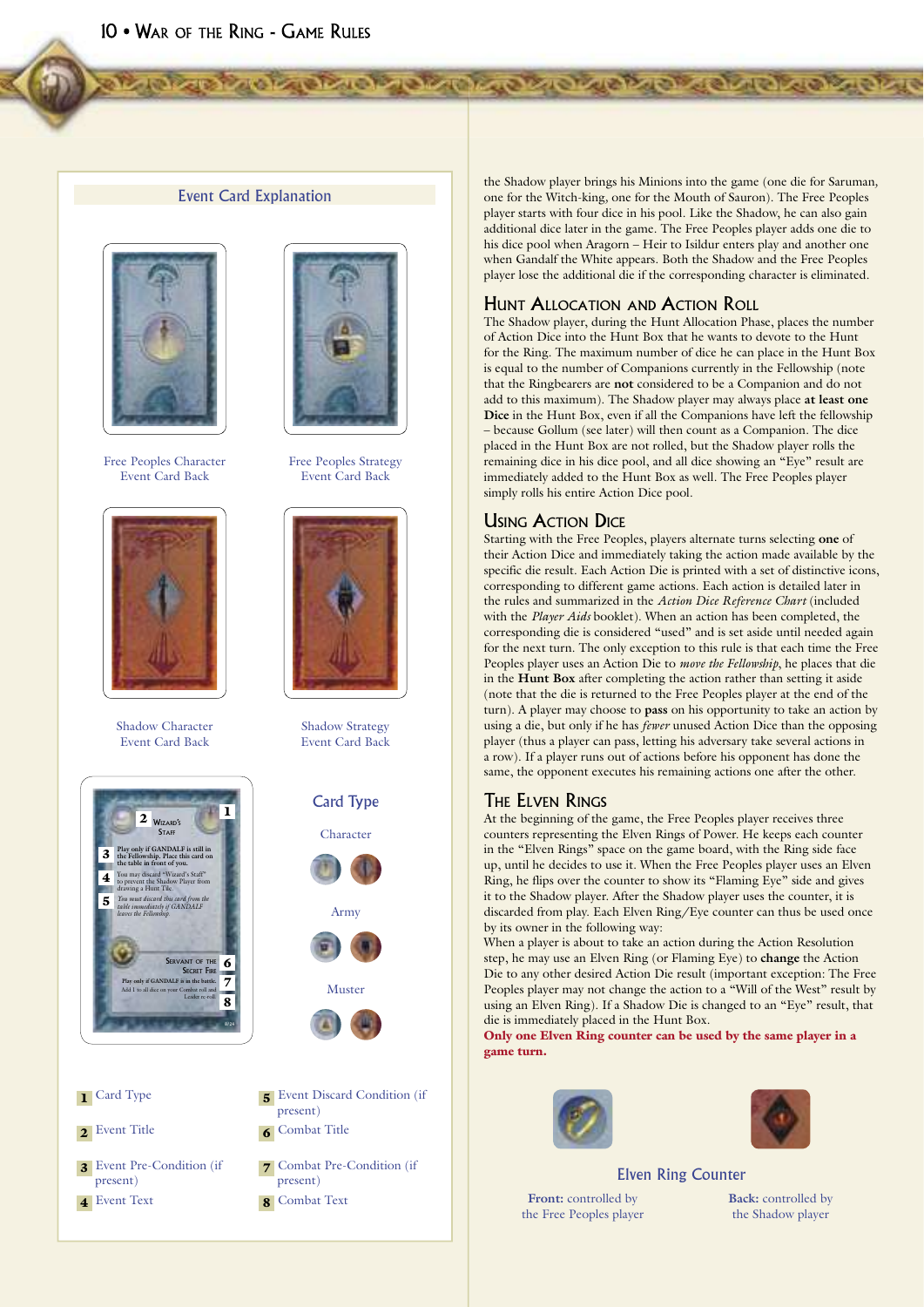# 6. THE EVENT CARDS

If you are already familiar with the Quick-start Rules, the rules in this chapter are all new and completely replace the simplified use of Event Cards.

de la ciencia de la ciencia de la ciencia de la ciencia

The Event Cards represent many of the fortunate (or unfortunate) episodes in *The Lord of the Rings*, as well as special items, unexpected occurrences, and "what if's." Moreover, each Action Card can also be used as a special combat effect to be employed in battle. When an Event card is used for its combat ability, we will refer to the card as a **Combat Card**.

### EVENT DECKS

**Each player receives two decks of Event Cards:** their **Strategy Deck** (represented graphically by an army banner) and their **Character Deck**  (represented graphically by a sword). Cards in the *Strategy Deck* usually offer military and political options to the player. Cards in the *Character Deck* are often related to the Fellowship and to the actions of Companions and Minions on the map.

### DRAWING EVENT CARDS

At the beginning of each game turn (including the first) both players must draw one card from each of their decks. It is also possible for players to draw cards from either deck by using an Action Die result during the Action Resolution step (see later). Players may hold **a maximum of six cards** in their hand at any time and must immediately discard those in excess as soon as the maximum number is exceeded. Cards are discarded face down. If a deck is depleted during the game, the discarded cards are **not reshuffled**. It is now no longer possible for the player to draw cards out of that deck (and thus he may only draw one card from the other deck during step one).

### PLAYING EVENT CARDS

Event Cards can be played during the Action Resolution step in two ways: 1) by using an **Event** Action Die result (the Palantir symbol), or 2) by using an Action Die result whose icon matches the symbol on the upper right corner of the card. Example: For the Free Peoples player to play the Strategy Card "Paths of the Woses" he must either use an Action Dice that shows the Palantir Symbol (the Event Die

result), or an Action Dice that shows the Banner (an Army result). Generally, Event Cards are discarded as soon as their effects are resolved. The effects of an Event Card are explained in its text. Often, some kind of requirement must be met for the effects of the card to apply; if a requirement is not fully satisfied, the card cannot be played. Usually, a card allows a player to take an action that violates the standard rules: this is intentional, but any rule that is not expressly replaced by the card text still applies normally.

Some exceptions to the general rules use the following terminology:

- If a card reads *Play on the table*, it means that the card is not discarded after it is played, and its effects last until a particular condition or requirement is met after which the card is discarded. If discarding a card requires the use of an Action Die, discarding the card counts as an action.
- If a card reads *Attack...*, the effects of the card are considered an **attack** for political purposes.
- If a card text directs you to *Recruit* units or Leaders, these units or Leaders are taken from your available reinforcements. Such Event Cards may be used even when a Nation is not "At War" and also allows you to place units in a Stronghold under siege (where you normally may not recruit units). Other restrictions (such as the limit to the number of units in a Region or the fact that a Region must be free from enemy units) still apply.

It can happen that the effects of an Event card cannot be fully applied. In this case, the card can still be played and its effects are applied to the maximum extent possible.

*Example: The "Knights of Dol Amroth" card allows the Free Peoples player to recruit one Leader and one Elite (or Regular) unit in Dol Amroth. If no Leader is available in the Free Peoples reinforcements, only the Elite or Regular unit is recruited.*

### COMBAT CARDS

All Event Cards contain additional text (located at the bottom of all Event Cards) representing their use as **Combat Cards**. Unlike playing an Event Card for its main use, playing it as a Combat Card **does not require taking an action**. Combat Cards are played as follows:

Before each round of battle, each player has the option of selecting a **single** Event Card to act as a Combat Card in order to use its special bonus for the round. Just like its Event Card effect, Combat Cards modify the normal rules of the game and the text of the card always has precedence over the normal rules. Event Cards used as Combat Cards are always discarded immediately after use.

### DRAWING ADDITIONAL CARDS

Players draw Event Cards during the first phase ("Draw Event Cards") of every turn, but can also use the "Event" Action Dice result as an action to draw a single card from either Event Card Deck.

# 7. ARMIES AND BATTLES

If you are already familiar with the Quick-start Rules, please notice the following new rules:

- Characters' role when using Armies and doing Battle;
- Using Combat Cards in a Battle;
- Special Rules to deal with Strongholds and Sieges.

The vast hordes of the Dark Lord and the stout defenders of the West play a central role in *The War of the Ring*, and their mustering and employment is crucial. From their initial starting positions (as described in the Game Setup), the Armies of both players will swell with reinforcements and move to battle according to the following rules.

### ARMIES AND STACKING

### **ARMY COMPOSITION**

All friendly Army units inside a single Region form an **Army**. An Army can be comprised of units belonging to different Nations fighting on the same side. If a moving Army enters a Region occupied by another friendly Army, the two Armies are merged into a single Army. Likewise, an Army can be divided by simply moving part of its units into an adjacent Region and leaving the rest behind.

### STACKING LIMIT

A single Region can contain a maximum of **ten units**. If, at any time, more than ten units are in the same Region, the excess units must be immediately removed from the game by the controlling player. Units removed in this way **can** re-enter the game later as reinforcements.

### ARMY UNIT REPLACEMENTS

If the size and number of plastic figures are troublesome to physically fit in a single Region, you may replace single units with Army Unit Replacement counters. Simply replace figures with a corresponding number of Army Unit Replacement, by placing these counters **under** a figure of the same type as the replaced figures. Be careful to place the figures that were removed from the board in this fashion among the units removed as *casualties*. The figures belonging to the Shadow Player (whose casualties are normally just placed back with the reinforcements) in this special case are also placed with the casualties.

*Example: The Free Peoples player moves 10 Gondor Regulars into the Druadan Forest and finds out that they take up too much space. He removes 9 of the Gondor Regular figures (placing them with the Free Peoples casualties), and then places 9 cardboard Army Unit Replacement counters under the remaining 10<sup>th</sup> figure.* 

Replacement counters can be removed at any time, returning the corresponding figures from the casualties.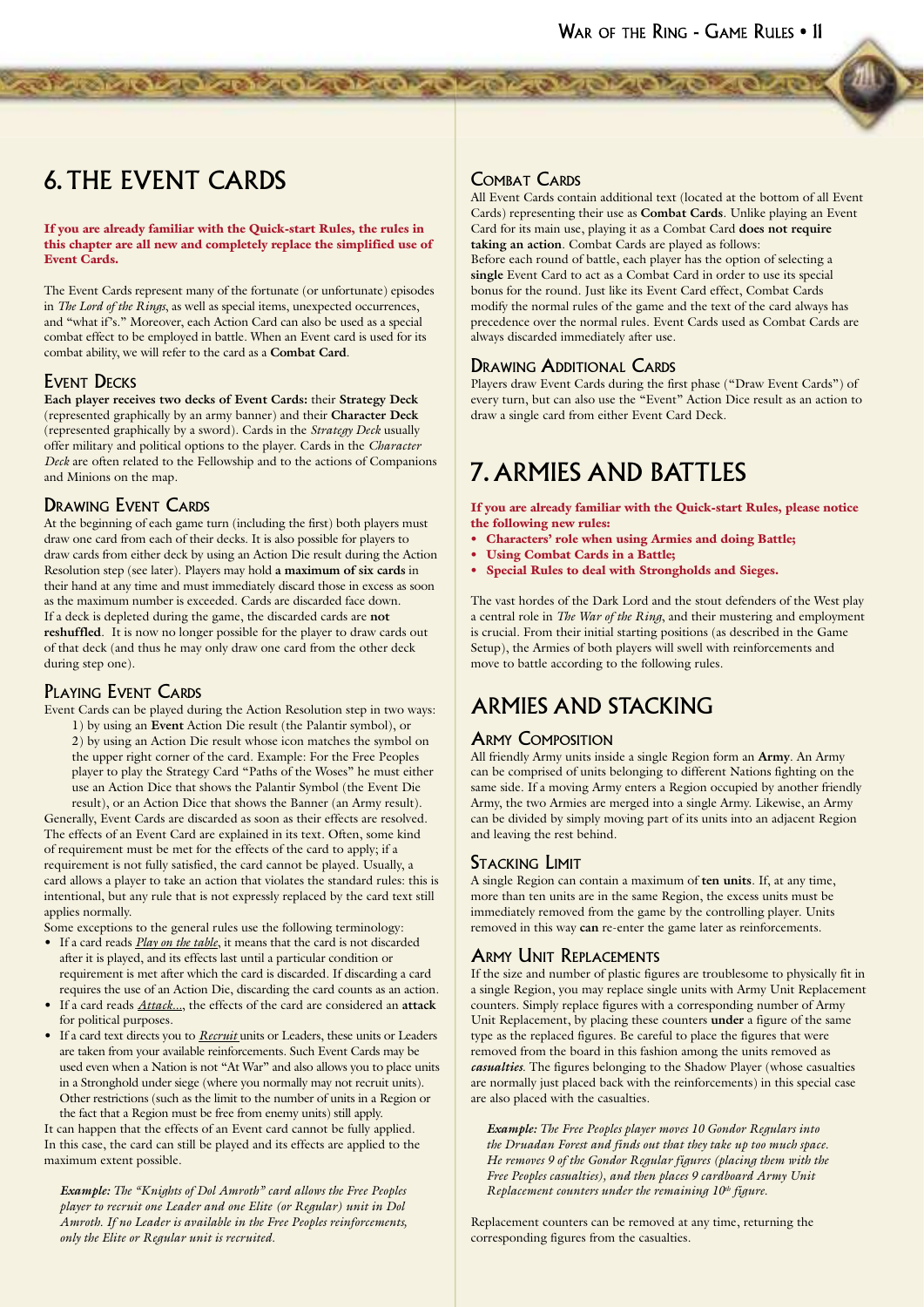12 . WAR OF THE RING - GAME RULES

**Example:** The Free Peoples Army in the Druadan Forest is attacked and 7 units are eliminated. The Free Peoples player removes 7 Replacement counters. Only 3 units survived and there is now enough space for them. The Free People player removes the 2 Replacement counters from the map and puts 2 Gondor Regular plastic figures back into the Druadan Forest, taking them from the casualties.





#### **Replacement Counters**

Free Peoples Army Unit Replacement

Shadow Army Unit Replacement

### RECRUITING TROOPS

### **RECRUITING NEW UNITS**

Additional Army units and Leaders are brought into the game during the Action Resolution step by using a Muster die result (a Helmet icon) as an action or by playing Event Cards that recruit new units.

To bring reinforcements onto the board when using a Muster die result, the new units must belong to a Nation "At War" (see later). But when using Event Cards whose effects allow you to recruit units, a player may recruit units for Nations that are not yet "At War," unless the Action Card explicitly disallows this.

All newly recruited units and Leaders are taken from the player's available reinforcements and can only be placed in a City, Town, or Stronghold of the Nation to which the unit belongs. Nazgûl are always recruited in the Strongholds of the Sauron Nation. As mentioned above, many Event Cards allow a player to recruit new units for Nations not yet "At War," and in different places.

Using a single Muster die result, a player can bring the following units into play:



- two Regular units, or
- · two Leaders/Nazgûl, or

**ON CASE ON CASE CASE ON CASE OF CASE ON CASE OF** 

- · one Regular unit and one Leader/Nazgûl, or
- $\bullet$  one Elite unit or
- one Character (according to the rules on the specific Character Card)

#### **Recruiting Restrictions**

- When mustering two regular units or two Leaders using a Muster die result, the two pieces must always be placed in separate Settlements.
- You cannot muster or recruit troops in a Settlement captured by the enemy (i.e., currently occupied by enemy units or containing an Enemy Control marker);
- You cannot muster troops in a Stronghold besieged (see later) by the enemy, unless you are recruiting with an Event Card;
- Reinforcements are limited to the available figures. Thus, if all units of a type are in play, no additional units of that type can be recruited. Shadow units and Nazgûl removed as casualties are placed back among the available reinforcements (thus allowing for an almost limitless mustering). Free Peoples units, Leaders, and all Characters, however, are permanently out of the game if eliminated; they should be placed in an area designated for casualties (such as placing them back in the box) and are no longer eligible for recruitment.
- When playing an Event Card that allows you to recruit units in a specific Region(s), if that Region is occupied by enemy units, you must forfeit the recruitment.

### **ARMY MOVEMENT**

#### **MOVING AN ARMY**

Armies are moved on the game board during the Action Resolution step by using either an Army (the Banner Icon) or a Character (the Sword icon) die result (or sometimes by playing an Event Card). A player using an Army die result can move two *different* Armies. A player using a Character die result can move a single Army containing at least one Leader or Character. Please note some restrictions to movement below. An Army is moved by simply moving its units to an adjacent Region.

### Splitting an Army

It is not mandatory that you move all units in an Army. An Army can split itself into two different Armies by moving only a portion of its units to the adjacent region. Free Peoples Leaders can never be in a Region without combat units, so if a moving Army completely vacates a Region, all such Leaders must follow the Army. If the Army splits, Leaders may choose to either move or stay behind. If using a Character die result to move and an Army splits, at least one Leader or Character must join the moving units.

Note that, if not used as the subject to move an Army with a Character Dice result, Characters (companions and minions) are not obliged to move with an Army, as they can remain in a Region on their own.

### **Movement Restrictions**

- The moving units can be chosen freely, as long as no unit is moved twice using the same action (this includes all movement effectuated by Event Card). Thus it is never possible, by exercising an Army dice result action (or by any other effect), to move an Army into a region containing another friendly Army (joining the two armies into one), and then moving the new combined Army with the second movement allowance, as this would move the units in the first Army twice. For purposes of moving under one Action, these Armies should be kept separate until both movements have been taken.
- Any Region entered by a moving Army must be free from enemy units. A Region containing an enemy Stronghold under siege by your units is considered free for the purpose of Army movement.
- After moving an Army into a Region, you can not exceed the stacking limit of ten units
- If a moving Army includes any units from a Nation which is not yet "At War" on the political track (see later), it cannot enter a region that is inside the borders of another Nation (even if friendly).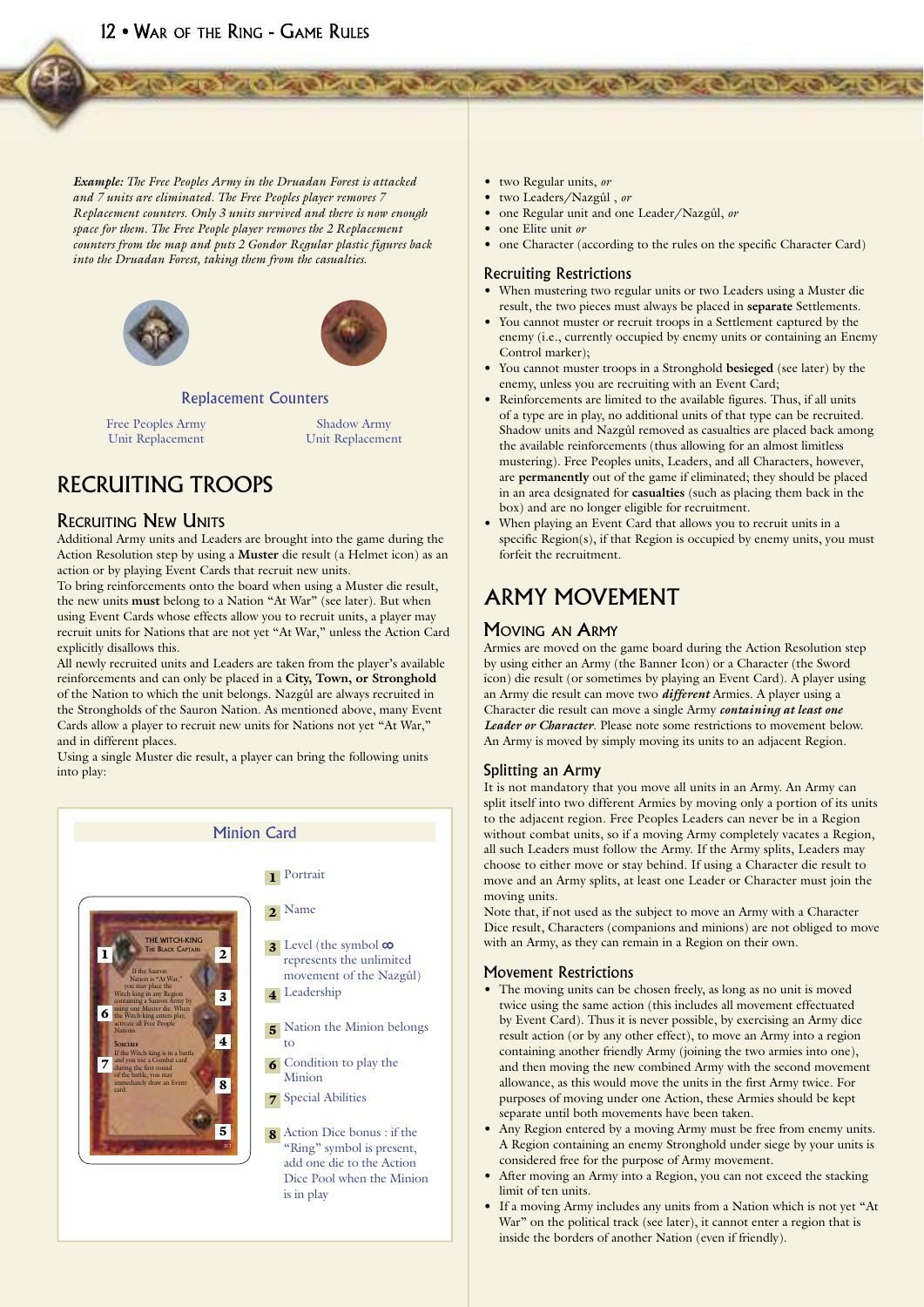• If a Region is occupied by enemy units, it cannot be entered but must be attacked (see later).

de de la ciencia de la disposición de la ciencia de

• Armies, Characters, or the Fellowship can never move to a Region that is separated by a black line (which denotes impassable terrain).

# CHARACTER MOVEMENT

### MOVING CHARACTERS

Characters are moved on the game board during the Action Resolution step by using a Character die result (the Sword icon), or sometimes by playing an Event Card. A Character die result can be used for one the following actions:

- To move **all** Companions who are not in the Fellowship (Free Peoples player only)
- To move **all** Nazgûl and Minions (Shadow player only)
- To move an Army containing a Leader or Character (either player)
- To move the Fellowship (Free Peoples player only).

### Moving Companions

When the Free Peoples player uses a Character die result to move his Characters, **all** Companions on the map may be moved a number of Regions equal to or less than their **Level** (see later). A group of Companions in the same Region can be moved to a *common* destination at a distance equal to or less than the *highest* Level in the group. Companions moving on the map are subject to the following rules:

• They are unaffected by any enemy Army. When moving alone or with other Companions, they can enter or leave a Region that contains Shadow units, but must stop upon entering a Region containing a

Shadow Stronghold • They can never leave or enter a Region containing a friendly Stronghold **besieged** by enemy units (expect by certain Event Card effects).

### Moving Nazgûl and Minions

When the Shadow player uses a Character die result to move his Characters, all Nazgûl (including the Witch-king) can be moved to **any** Region on the game board with a single move. The only restriction is that the Nazgûl can never move this way into a Region that contains a Free Peoples Stronghold, unless that Stronghold is besieged by a Shadow Army. Note that in *The War of the Ring*, for the purposes of rules clarity, the Witch King minion is considered to be a Nazgul (including all references to Nazgul on Event Cards unless differentiated in the card text by the use of the Minions title).

The Mouth of Sauron and Saruman do not possess the unlimited movement ability of the Nazgûl; they are subject to the following rules:

- Saruman can never leave the Orthanc area.
- The Mouth of Sauron can move up to three Regions if moving alone. Just like Companions, he ignores any enemy Armies when moving alone, must stop upon entering a Region containing an enemy Stronghold, and cannot leave or enter a Region that contains a Shadow Stronghold besieged by enemy Armies.

# BATTLE RESOLUTION

### ATTACKING WITH ARMIES

An Army is allowed to attack an enemy Army during the Action Resolution step by using an Army or a Character die result (while the attacking Army contains a Leader or Character), or sometimes by playing an Event Card. Only Armies belonging to a Nation "At War" on the Political Track can **start a Battle**.

A player can use an Army die result, or a Character die result (given it contains at least one Leader or Character) for the following battle purposes:

- To attack an enemy Army in an adjacent Region
- To initiate a **Siege** or a **Sortie** against an enemy Army in the same region (Sieges and Sorties are explained below).
- Note that, unlike movement, an Army dice result can only activate a single Army for purposes of attacking.
- An Army using a Character die result to make an attack must contain at least one Leader or Character.
- It is not necessary to attack with all units of an Army; it is possible to commit only a portion of the Army to the upcoming battle. The remaining Army units (and Leaders/Characters) are considered to have been left as a rearguard, do not participate in the battle, and cannot be targeted by combat cards, chosen as casualties, or chosen to advance into the contested Region if the battle is won. All defending units, including Leaders and Characters, are always considered to be part of the battle.
- Note that when a battle is initiated, attacking units do not actually move into the Region they are attacking, but stay in their present Region for the duration of the attack. Only if the battle is over and won may the attacker move his attacking units into the embattled Region (see later).

### Combat Strength and Leadership

Attacking and Defending Army units, Leaders, and Characters all participate in determining the Combat Strength and Leadership of the Armies involved in battle.

- The **Combat Strength** of an Army is equal to the total number of its Army units (regular and elite units). Combat Strength determines the number of dice rolled in the **Combat Roll**, up to a maximum of **five** dice. This means that units in excess of five do not add to the Combat Strength of an Army (but an Army with more than five units is usually able to retain its full Combat Strength for a longer period—see *Removing Casualties* below). *Example: An Army containing three Regular units and one Elite unit has a Combat Strength of 4. Alternately, an Army of six Regular units and two Elite units has a Combat Strength of 8, but will still only roll the maximum of 5 dice.*
- The **Leadership** of an Army is equal to the number of Leaders (or Nazgûl), plus the Leadership rating of all participating Characters (as shown on each Character Card). Leadership determines the maximum number of dice that may be rolled in the **Leader Re-roll,** up to a maximum of five dice.

Often, Combat Cards and Character special abilities modify the Combat Strength and Leadership rating of an Army involved in battle. In either case, the maximum of five dice can never be exceeded, regardless of modifiers.

### RESOLVING A BATTLE

A battle is resolved in a series of **Combat Rounds**. During each round, both players must simultaneously follow the steps below:

- 1) Play a **Combat Card** (optional)
- 2) Roll the dice for the **Combat Roll**
- 3) Roll the dice for the **Leader Re-roll**
- 4) Remove **Casualties**
- 5) Choose to **Cease the Attack** or **Retreat**.

Note again that combat is simultaneous, so players resolve each segment together.

### Combat Cards

At the beginning of each Combat Round, each player may play one Event Card as a **Combat Card**. First the Attacker must declare openly if he wants to use a Combat Card, and after hearing this declaration, the Defender may then elect to play a Combat Card (the Defender may play a Combat Card even if the Attacker chooses not to). If both players choose to play Combat Cards, the cards are then chosen secretly and simultaneously revealed. It is important that players carefully read the text on the chosen Combat Card before revealing it, especially regarding the precise nature of requirements, modifiers, and application.

Unless otherwise specified, the effects of a card only apply for the current round of battle. Combat Cards are always discarded as soon as the Combat Round is over. If the two cards influence each other in any way, the effects of the **defender's** card are always applied first.

*Example: the Shadow player is the attacker and plays "Durin's Bane," which allows him to roll a special attack before the normal combat begins (step 2 above). The Free Peoples player has played "Scouts,"*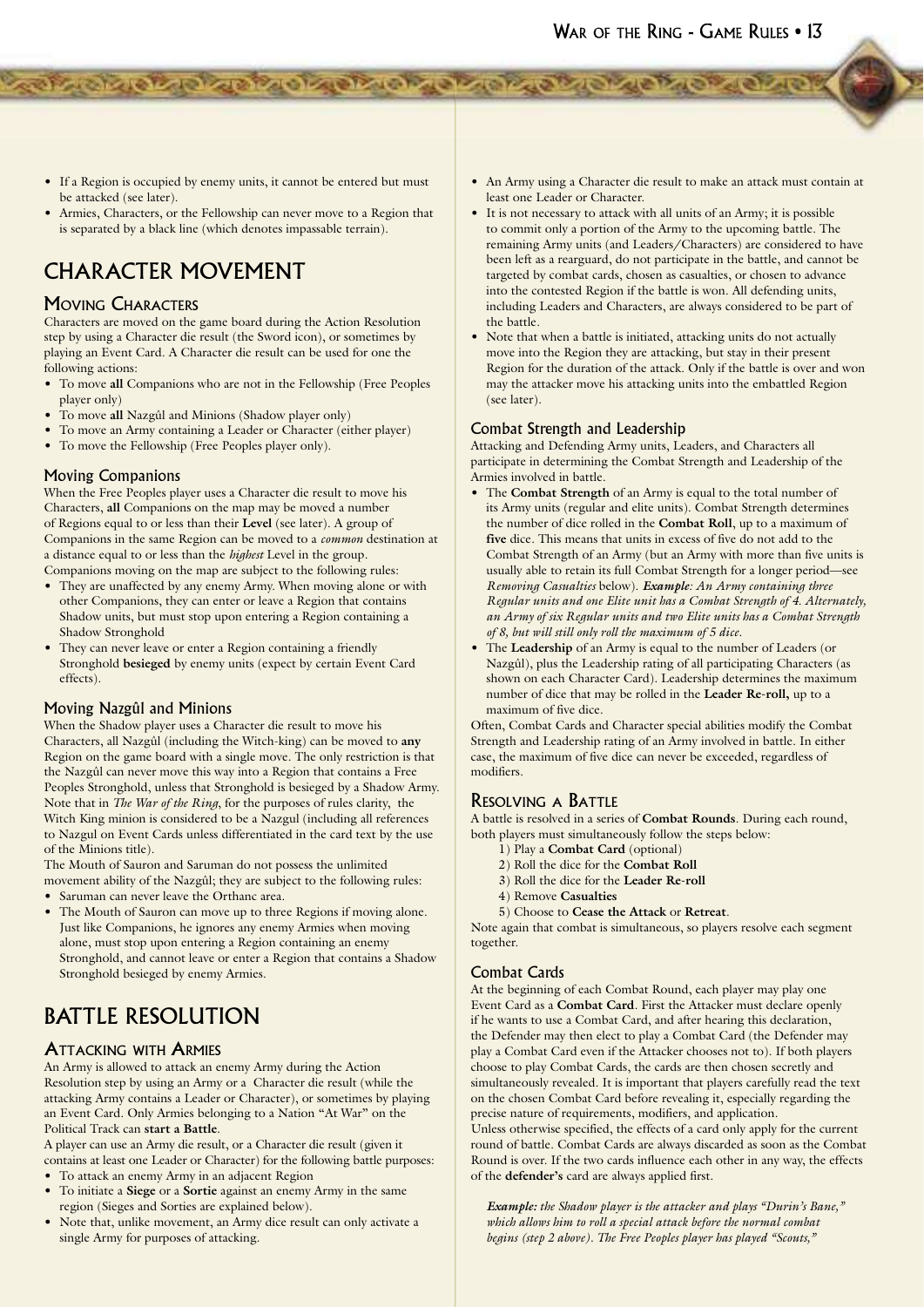*however, which allows him to retreat his Army before normal Combat begins. Since "Scouts" is played by the defending player, it is resolved first and the Free Peoples Army retreats before the special attack of "Durin's Bane" is possible. Both cards are then discarded.*

Some Combat Cards have specific requirements that must be met for the card to be played. For example, some cards can be played only if friendly Elite units are involved in the battle. Many cards require a player to "forfeit" Leadership, which means that the mentioned figure does not count as a Leader (for purposes of determining the Leadership rating) for that Combat Round.

### Combat Roll

During this combat step, each player rolls a number of Combat Dice equal to the Combat Strength of their respective Armies (up to a maximum of five dice). Each die rolled scores a **hit** on a result of 5 or 6. The effects of Combat Cards, Strongholds, Cities, and Fortifications, however, may raise or lower the target number required to hit.

#### Leader Re-roll

After the Combat Roll, both players can re-roll a number of failed dice rolls equal to their Leadership score (and up to a maximum of five dice). The result required to score a hit on the Leader Re-roll remains the same as the result required for the Combat Roll (unless modified by a specific Combat Card effect).

*Example: A player has five Army units and three Leaders in a battle. His Combat Strength is thus five and his Leadership is three. He rolls five dice as a Combat Roll, getting 1, 3, 5, 5, 6 (three hits). His Leadership is three, but only two dice failed to hit, so he picks them up and rolls those two dice again. This time one die hits, for a grand total of four hits.*

#### **Modifiers to Rolls**

Combat Rolls and Leader Re-rolls can be modified by cards or special abilities. Modifiers to rolls are indicated as  $+1$ ,  $+2$ , and so on. The modifier is added to the result of each rolled die and then compared to the number needed to hit. Multiple modifiers are cumulative, so they must be added together to get the total modifier.

Usually, Combat Card effects will instruct you to modify only the Combat Roll, or the Leader Re-roll, or both.

*Example: A Combat roll with +1 modifier will score a hit on the result of a 4, 5, or 6 rather than only 5 or 6.*

Special Exception: A roll of a "1" is always a miss, and a roll of a "6" is always a hit, regardless of any modifiers.

#### Removing Casualties

After both players have completed their Combat Roll and Leader Re-roll, they proceed to remove their losses. The number of **hits** your opponent scored will determine the number of casualties that your Army must take. The attacker decides first how to remove his units, and casualties are determined as follows:

For each hit scored by your opponent:

- remove one Regular unit; *or*
- replace one Elite unit with one Regular unit.

*OR*, for every two hits, simply remove one Elite unit.

*Example: A player has taken two hits. He can either remove two Regular units or replace two Elite units with two Regular ones, or remove one Elite unit.*

When replacing one Elite unit with a Regular one, the Regular unit **can** be taken from the previous casualties (if any). Otherwise, take the replacement from the available reinforcements, if able. Any Elite units thus replaced by the Free Peoples player are placed among the casualties. If no Regular units are available in either the Casualties or the Reinforcements, the elite unit cannot be replaced and is eliminated without further effect.

#### **Free Peoples and Shadow Casualties**

**TO PERSONAL AND AND ACTIVITY OF A CIVIL AND AND A CIVIL AND A CIVIL AND A CIVIL AND A CIVIL AND A CIVIL AND AND A** 

As described earlier, casualties taken among the Free Peoples units are placed aside and are considered out of the game. It is therefore important that casualties not be placed in the same area as the available Free Peoples reinforcements. The Shadow player, on the other hand, does not have this problem, and his units are never out of the game. Shadow casualties may therefore be placed back together with the available reinforcements.

#### **Elimination of Leaders**

If **all** the Army units involved in a battle are eliminated, then all Leaders (including Characters) that were part of that Army are also immediately removed from play. Just like Army casualties, Free Peoples Leaders are permanently out of the game, while Nazgûl can re-enter as reinforcements. Characters (including Shadow Minions) are always permanently removed from the game unless their Character Card specifies otherwise. Note that Characters, while in a Region without friendly Army units, are never drawn into battle as they can exist in a Region that contains enemy Army units. Except for certain Event Card effects, Characters (Minions and Companions) are only vulnerable when with a friendly Army in battle, and can therefore be deviously difficult to eliminate.

#### Ceasing the attack, or retreating from a Battle

At the end of each Combat Round, the attacking player has the option to cease the attack. If the attacker chooses to continue the battle, however, then the defender has the option to retreat. If the defender declines to retreat, another Combat Round is initiated.

If the attacking Army ceases its attack, then its units simply remain where they were at the start of the battle. If the defending player chooses to retreat, however, his Army must immediately retreat to an adjacent Region. The chosen Region must be free from enemy units and may not contain an enemy Settlement (or a friendly Settlement captured by the enemy). If no such Region is available, the defender cannot choose to retreat.

Special Exception: An Army defending a Region that contains a friendly Stronghold may retreat to the *Stronghold itself* at the *beginning* of any Combat Round by "Retreating into a Siege" (see *later*). Also, a besieged Army cannot retreat.

#### End of Battle

A battle ends when the attacker ceases to fight, the defender retreats, or when one or both Armies are completely eliminated. If the defending Army is eliminated or retreats, the attacker may immediately move all or part of the units participating in the attack into the embattled Region. If an embattled Region invaded by a successful attacker contains an enemy Stronghold, **and that Stronghold contains enemy units**, the Stronghold becomes **besieged** (see *Defending a Stronghold,* below).

### FORTIFICATIONS, CITIES, STRONGHOLDS, AND SIEGES

Many battles in *The Lord of The Rings* were fought as its forces sought to either defend or conquer a fortress, ford, city, or the like. Fortifications, Cities, and Strongholds are therefore a central element in *The War of the Ring*, as detailed in the following rules.

### ATTACKING A CITY OR FORTIFICATION

When attacking an enemy defending a Region containing a City or Fortification, during the **first round of combat only** the attacker hits on a result of 6 or higher (instead of 5 or higher). After the first Combat Round is resolved, normal rules apply.

### ATTACKING A STRONGHOLD

When attacking an enemy defending a Region containing a Stronghold, **before every battle round**, the defender must choose either to **Fight a Field Battle** or to **Retreat into a Siege**.

#### Field Battle

A Field Battle is resolved normally as described above.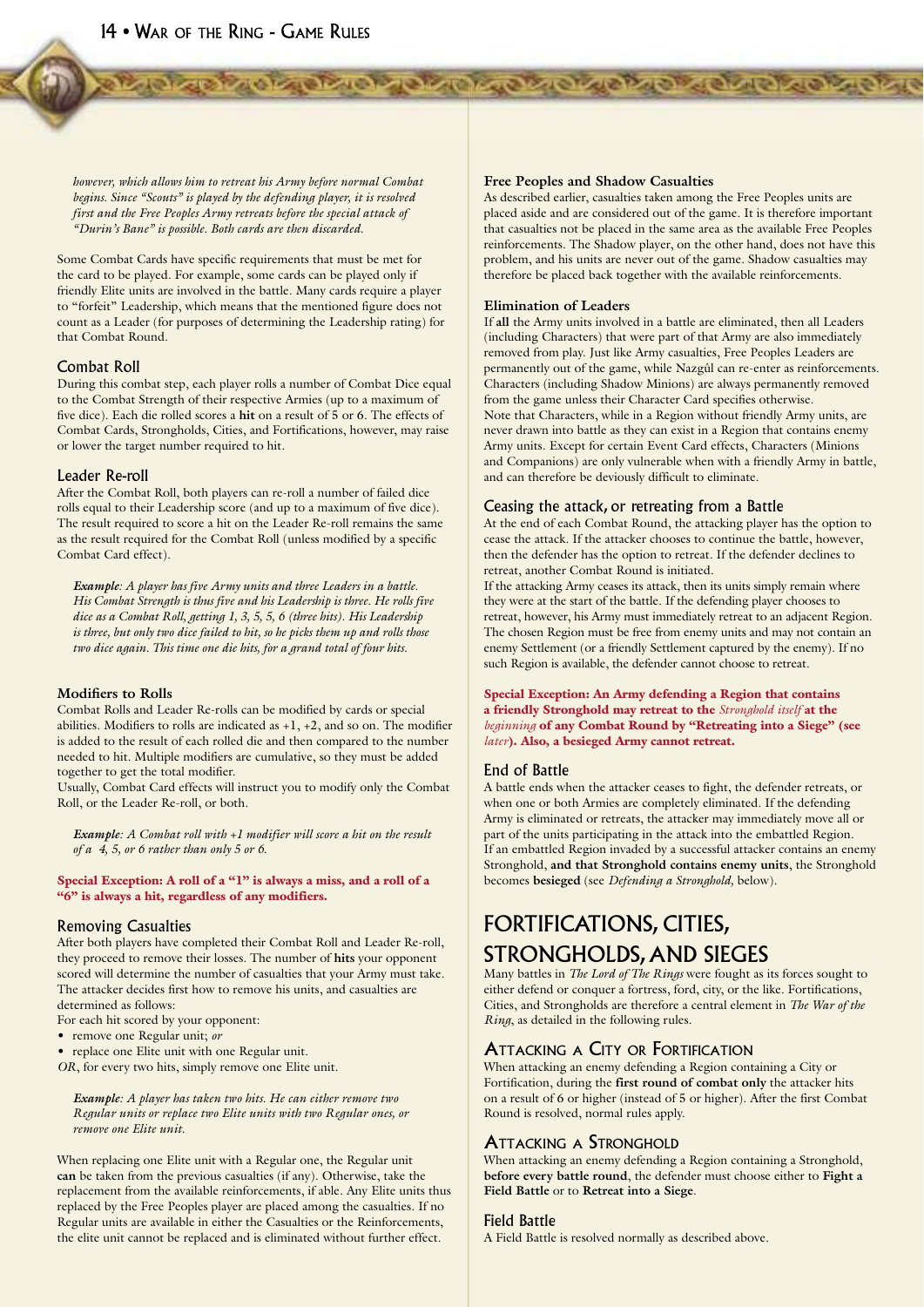### Retreating into a Siege

As soon as the defender Retreats into a Siege, the Region around the Stronghold is left open to the enemy, who may immediately advance into the Region. The defending units are now considered to be inside the Stronghold itself and placed in the appropriate Stronghold box found on the game board (if needed for space considerations).

distribution and character of the state of the basic

If the attacking Army chooses to advance, the Stronghold is now considered **under siege and the battle is over**.

A Stronghold under siege can contain a maximum of five Army units (and any number of Leaders). Any unit in excess of five is removed immediately when a Stronghold comes under siege. Units removed in this way **can** reenter the game later as reinforcements. A siege ends if the attacking Army leaves the Region, or if at any time the attacking or defending Army is completely eliminated. When a Siege ends, move any surviving defenders from the Stronghold box to its map Region again.

### CONDUCTING A SIEGE

When a Stronghold is under siege, the troops within can only be attacked by an Army **in the same Region** using an Action Die for battle during the Action Resolution step. Any battle starting against a besieged Army is considered a **Siege Battle**. During a Siege Battle, the attacker hit only on a result of 6 or higher, while the defender hits on a result of 5 or higher as normal. Also, unlike a normal combat, a Siege Battle **only lasts for one Combat Round**, unless the attacker decides to voluntarily reduce one of his participating Elite units to Regular status. If he decides to do so, the Siege Battle lasts for an additional round. It is possible to extend a Siege Battle repeatedly, as long as the attacker has available Elite units to reduce at the end of a round. If a Siege Battle ends and there are still defending and besieging units left, the defenders are still considered under siege.

#### **Restrictions**

- A defending Army under siege may never choose to retreat to an adjacent Region.
- An Army besieging a Stronghold is free to move away from the Region. If no Army units are left behind, the Stronghold is no longer under siege.

### **SORTIE**

An Army inside a Stronghold under siege may attack the besieging Army by using an Action Die for battle during the Action Resolution step. A battle in which the attacker is under siege is called a **Sortie**. In a Sortie, the besieged Army fights a Field Battle for at least one round, forfeiting the advantages of defending the Stronghold. Combat is resolved normally (with both Armies scoring hits on a 5 or higher) but, if the attacker wants to cease the battle, the attacking Army moves back into the Stronghold. The besieging defending Army may retreat to a free adjacent Region as usual. If the attacking Army wins the Sortie, it cannot advance outside of the Region.

### RELIEVING A SIEGE

An Army in an adjacent Region can attack an enemy Army besieging a friendly Stronghold using the normal rules. The Army inside the Stronghold does not participate in the battle. The attacking Army cannot advance into the Region containing the Stronghold unless the besieging Army is destroyed or retreats.

#### REINFORCING A SIEGE

While a Stronghold is under siege, the besieging player can move new troops into the Region as if it were a free Region. This is considered a movement, not an attack.

### CAPTURING A SETTLEMENT

At the start of the game, all settlements belong to the Nation in which their Region is located. When an enemy Army enters a Region containing a City or Town, or when units defending a Stronghold are eliminated, that Region is considered **captured**. The capturing player places a **Settlement Control Marker** on the Region to indicate his control. Captured Settlements award the capturing player Victory Points for the purpose

of determining a military victory (see later). If the original owner of the Region is able to recapture it, the Settlement Control Marker is simply removed.

A captured Settlement or Stronghold cannot be used for mustering troops or advancing the Political Track.





Control Marker

Free Peoples Control Marker

Shadow Control Marker

# 8. THE POLITICS OF MIDDLE EARTH

If you are already familiar with the Quick-start Rules, please notice the following new rules:

- Free People Nations must be active before they can advance to the 'At War' step;
- Companions and The Fellowship of the Ring play a role in The Politics of Middle Earth.

The end of the Third Age was a dark time for Middle Earth. While the basic allegiances of the Free Peoples were clearly defined, their individual opinions towards the threat of Sauron differed widely. The diplomatic stance of the various Nations is represented in *The War of the Ring* by a Nation position on the **Political Track** found on the game board.

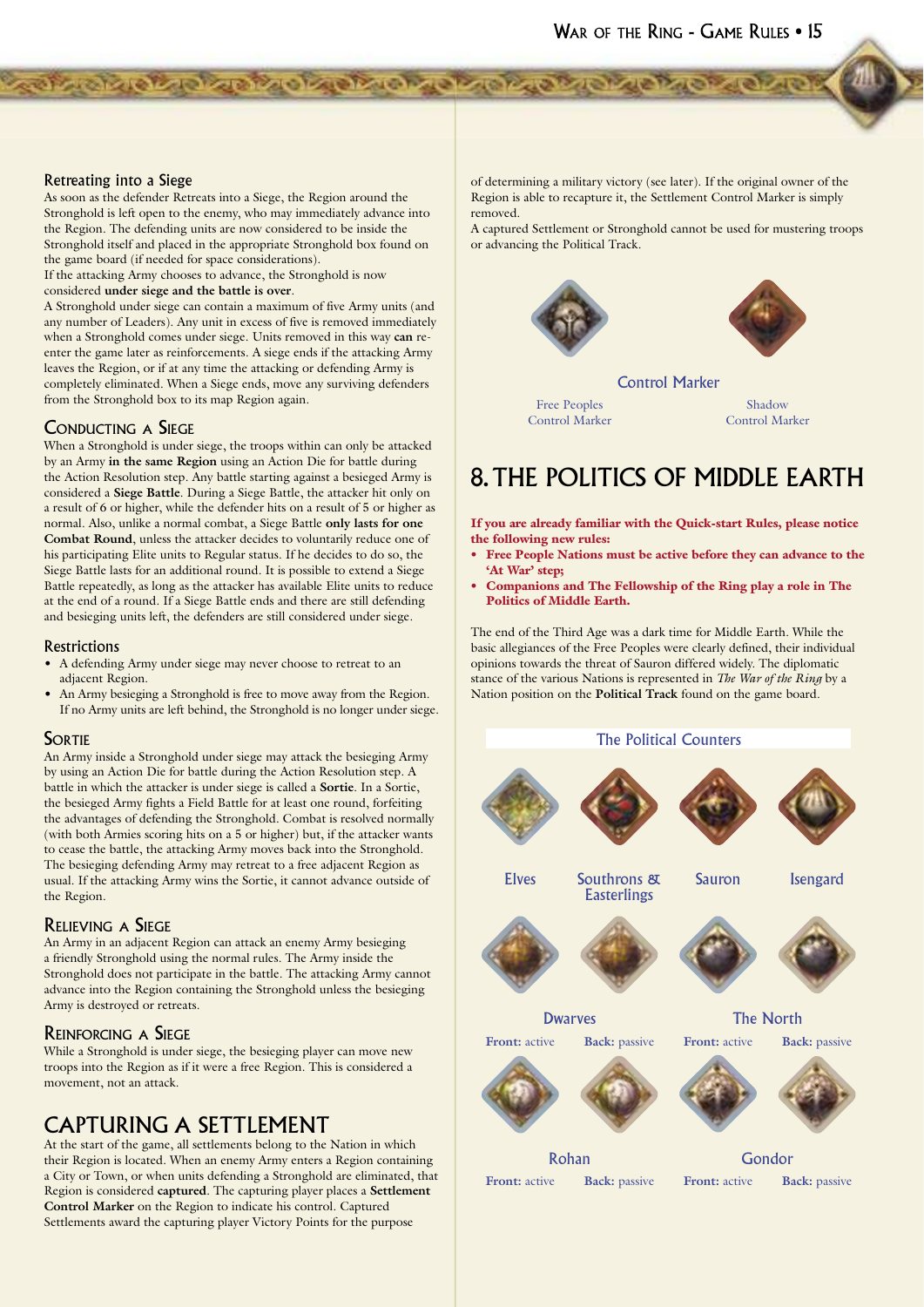### THE POLITICAL TRACK

The initial starting position of a Nation on the Political Track (marked by the individual Nation's icon on the track itself) represents its diplomatic attitude at the beginning of the war. The farther its Political Counter is from the "At War" step of the track, the less inclined that Nation is to take part in the conflict.

For a Nation to be considered completely mobilized and ready to fight, its Political Counter must be in the last space in the track, marked "*At War*."

To further reflect their reluctance in entering the war, all the Free Peoples Nations *except the Elves* start the game in a *passive* state (represented by the grey "Passive" side of a Nation's Political Counter facing up). As long as a Nation remains passive, it can never be moved to the last step of the track and thus be fully mobilized.

### ACTIVATING FREE PEOPLES NATIONS

The Political Counter of a Free Peoples Nation is turned to the active side (with the light blue "active" side face up) when either of the following events will occur:

- A Region of that Nation is entered by an enemy Army
- One of its Armies is attacked
- The Fellowship of the Ring is declared in a City or Stronghold of that Nation
- As soon as a Companion (capable of activating that Nation) enters one of its Cities or Strongholds.

Each companion, in its lower right hand corner, indicates which Free Peoples nation

it is capable of activating upon entering one of its Cities or Strongholds. Note that Gandalf, Aragorn, Merry and Pippin all show the "Free Peoples Symbol" rather than one specific free nation. These characters are capable of activating **any** Free Peoples nation upon entering one of its Cities or Strongholds.

### ADVANCING A POLITICAL POSITION

The Political Counter of a Nation is advanced (by moving it down a box toward the "At War" box) on the Political Track by using a Muster die result or by playing certain Event Cards. Additionally, the counter of a Nation is *automatically* advanced one space if any of the following conditions apply:

- Every time a Nation's Army is attacked (each battle counts as one attack regardless of the number of rounds fought). Also, remember that when a Nation's Army is attacked, it becomes "Active."
- Every time a Nation's City, Town or Stronghold is captured by the opponent.

### ENTERING WAR

A Nation that is not "At War" is considered to be **non-belligerent**. A non-belligerent Nation suffers various limits to the capabilities of its troops. In detail, Army units and Leaders of a non-belligerent Nation must adhere to the following:

- They can move outside their national borders but can never move across the borders of other Nations (including friendly ones)
- They cannot attack enemy Armies (but can defend if attacked)
- They can never be recruited by using Muster die results.

All the restrictions listed above apply even if units of a non-belligerent Nation are stacked with units of a Nation "At War." Exception: Nonbelligerent units are allowed to cross another Nation's border if retreating from a battle.

*Example: Two The North units in Dale retreat from a battle. Even if The North is not "At War," the units may retreat to Erebor (which belongs to the Dwarf Nation). They could not do this as a normal move, but it is possible as a retreat from combat.*

When a Nation's Political Counter moves into the last box of the Political Track, that Nation is now "**At War**." A Nation "At War" is free from the constraints of a non-belligerent nation. Its Armies may now freely move across all national borders and attack enemy Armies, and its troops can be recruited using Muster die results. As noted above, a "passive" Free Peoples Nation can never enter the *At War* box, but must be activated first.

### CHARACTERS AT WAR

**A SOUTH A STATE OF THE AND A STATE OF A STATE AND A** 

Companions, Minions, and Nazgûl can freely move and be involved in battles regardless of the political position of the Nation they belong to. In essence they should be considered already "At War."

*Example: The Nazgûl can always participate in battles if they are in the same Region of a Shadow Nation at war, even if Sauron is not yet "At War."*

# 9. THE FELLOWSHIP OF THE RING

If you are already familiar with the Quick-start Rules, the rules in this chapter are all new and completely replace the simplified use of the Fellowship of the Ring you learned.

In *The War of the Ring*, Frodo and Sam are inseparable and are represented collectively as the Ring-bearers. As told in *The Lord of the Rings*, the two Hobbits are accompanied by a number of Companions, chosen from among the Free Peoples of Middle Earth. These characters together form the **Fellowship of the Ring**. While Frodo and Sam are bent on reaching Mount Doom to complete their quest, the other Companions have a choice: they can stay and protect the Fellowship, or, in time, leave the Fellowship in order to help the Free Peoples of the West in their struggle against the Shadow.

### The Fellowship of the Ring



The Fellowship figure





### Fellowship Progress Counter Front: Hidden **Back:** Revealed

### Companion Counters







Merry Pippin Gimli Legolas

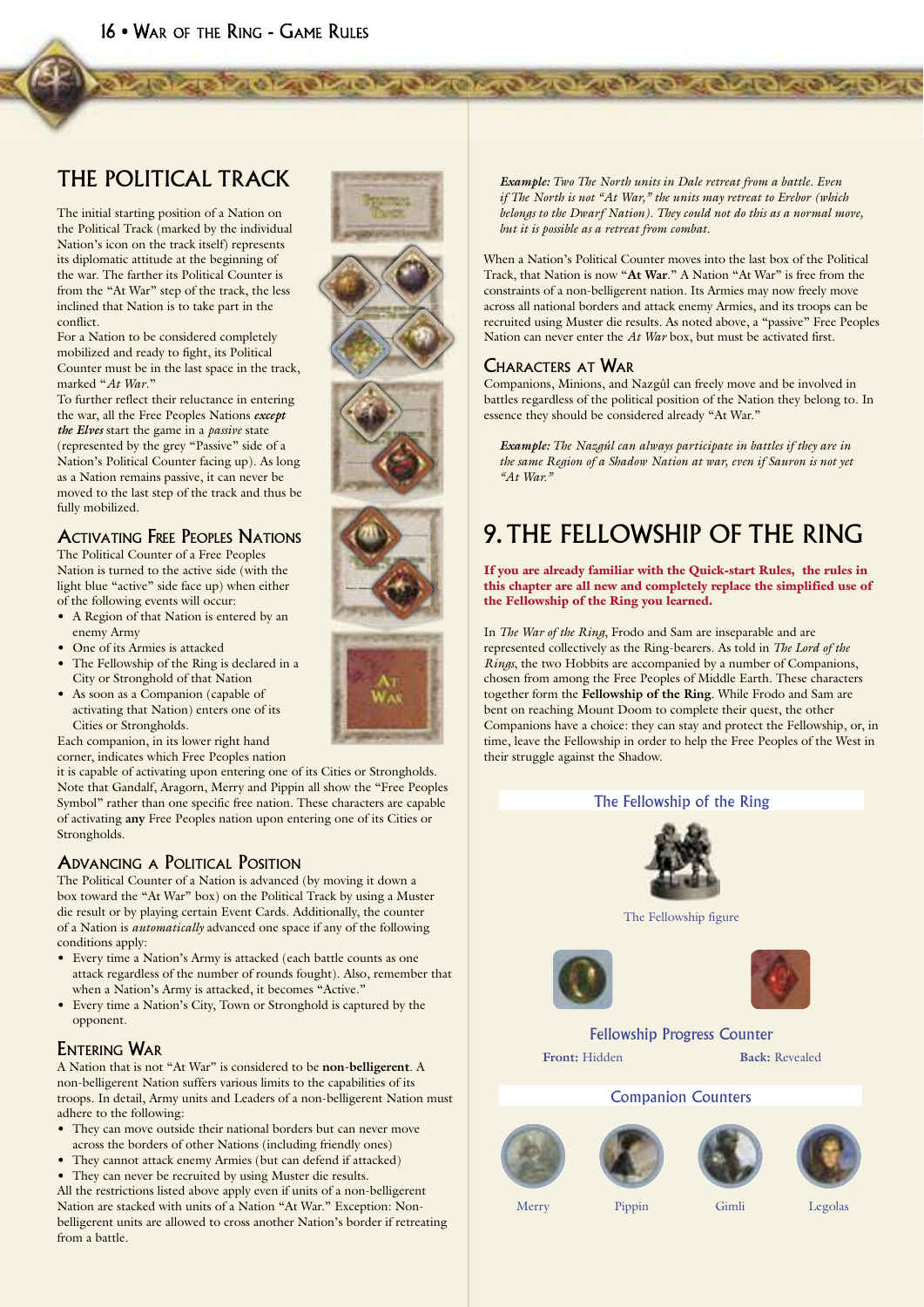





Boromir

Strider

distance as a state of the state as states

### **FELLOWSHIP COUNTERS AND FIGURES**

Gandalf

The Fellowship of the Ring is represented in the game by a number of figures and counters.

- The Fellowship figure (Frodo & Sam) indicates the *last known position* of the Fellowship. It is placed in the Region where the Fellowship was last declared or revealed. At the start of the game, it is placed in Rivendell.
- The Fellowship Progress Counter shows how far the Fellowship has travelled from its last known position and indicates whether the Fellowship is Hidden or Revealed. This counter is placed on the Fellowship Track on the game board and is moved a box forward each time the Fellowship advances.
- The Companion figures (seven individual characters) represent the heroes of the Free Peoples. Initially they are placed in the Fellowship of the Ring box on the game board to indicate that they are all part of the Fellowship. When a Companion leaves the Fellowship, its figure is moved from the box to the map.



6 Condition to play the Companion (if present) **THE RING-BEARERS** 

The Fellowship figure depicts Frodo and Sam (also referred to as the Ringbearers) together, since in *The War of the Ring* these two Hobbits can never be separated from one another or leave the Fellowship. Hence, the position of the Ring-bearers is always the one indicated by the Fellowship figure.

### **CORRUPTION**

The growing burden of carrying the One Ring to its destruction is represented by the Corruption of the Ring-bearers, a numerical score that starts at zero points but can increase to twelve. Upon reaching twelve Corruption points, the Ring-bearers are immediately assumed to have failed in their mission, succumbing to the power of the One Ring, and the game is won by the Shadow. The Free Peoples player keeps track of the Corruption of the Ring-bearers by moving the Corruption Counter along the Fellowship Track on the game board (which also contains the Fellowship Progress Counter), placing it upon the corresponding numbered space.

### **COMPANION CARDS**

Each Companion and his abilities are described on his Character Card. At the beginning of the game, all Companions are in the Fellowship and their cards are stacked together to form the Fellowship Deck (set aside the special cards of Aragorn - Heir to Isildur and Gandalf the White). The deck is placed in the Guide of the Fellowship box on the game board. As long as a Companion is in the Fellowship, his corresponding card is left in the Fellowship Deck. When a Companion leaves the Fellowship, his card is removed from the deck and placed on the table in front of the Free Peoples player.

Each Character Card contains the following information about the depicted Companion:

- His Level, a number that is used during the Hunt for the Ring (see later) and when moving the Companion
- His Nation icon, indicating to which Nations the Companion is able to activate
- His Special Ability that is only in effect when he is the Guide of the Fellowship (see later)
- His Special Ability that is in effect after he has left the Fellowship
- His Leadership Rating used in battle.

### THE GUIDE OF THE FELLOWSHIP

One of the Companions in the Fellowship is considered to be guiding the group during its quest. At the beginning of each game of The War of the Ring that Companion is Gandalf the Grey. The Guide must always be the remaining Companion who has the highest Level. In case of a tie in Levels, the Free Peoples player can choose the Guide between the tying Companions.

Example: During the first turn of the game, the Fellowship player may replace Gandalf as guide with Strider, since both are Level 3 Companions.

The Free Peoples player may nominate a new Guide at the end of each Fellowship Phase, or when, during the course of a turn, the composition of the Fellowship changes (due to a Character being separated or eliminated from the Fellowship). Even when changing guides during the Fellowship Phase, however, only a Character that shares the highest Level may be designated as the Guide. The Character Card of the Companion acting as the Guide is always kept as the topmost card of the Fellowship Deck, so that his special abilities are readily accessible.

When a Companion is acting as the Guide, only his special ability that is marked "If Guiding the Fellowship" can be employed. Any other special abilities listed on the card are not available, as they apply only after that Companion leaves the Fellowship.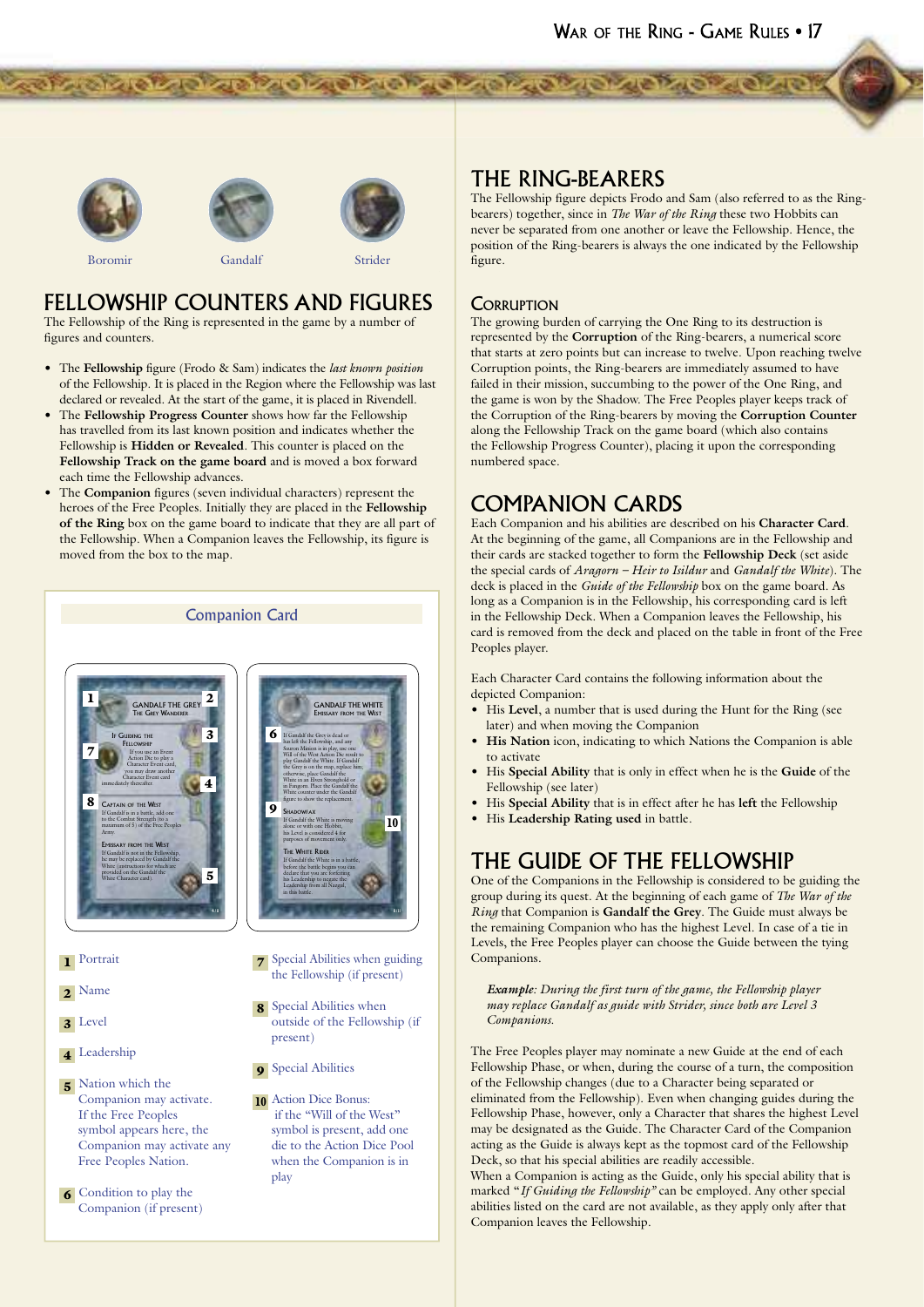### Gollum As a Guide

If all Companions have left the Fellowship, the Ring-bearers are alone and Gollum immediately becomes the Guide of the Fellowship. When this happens, the Gollum Character Card is placed in *The Guide of the Fellowship* box. Gollum's special abilities as the Guide apply immediately. Note that Gollum will then count as one companion, so the Shadow player may always place at least one dice in the Hunt box during the Hunt allocation.

### THE FELLOWSHIP TRACK

To keep track of the secret movements of the Fellowship, players employ the **Fellowship Track**. The Fellowship figure is used on the game board to mark the last known position of the Fellowship, but only the **Fellowship Progress Counter** is advanced on the Fellowship Track every time the Fellowship moves. The higher the number reached on the Fellowship Track, the farther from its last known position the Fellowship is at that moment.

### MOVING THE FELLOWSHIP

During the Action Resolution step, the Free Peoples player may advance the Fellowship Progress Counter by using a Character result on an Action die, or by using certain Event Cards.

Every time this happens, the Fellowship Progress Counter is advanced **one step** on the Fellowship Track (keeping the Progress Counter on the *Hidden* side). After each time the Fellowship Progress counter moves, the Shadow player has a chance to Hunt for the moving Fellowship (see later). The Dark Lord of Mordor hopes to regain his precious Ring by corrupting the Ring-bearers, killing the Companions, or, at the very least, localizing the whereabouts of the Fellowship.

### Multiple Moves

If the Fellowship moves more than once in a turn, the Hunt becomes increasingly dangerous: **every time** that a die is used to move the Fellowship, that die is added to the Hunt Box after the Hunt has been completed (each added die will provide a bonus to the Hunt Roll, as explained later). Any Action Dice that the Free Peoples player places in the Hunt Box are returned to him at the end of each turn.

### LOCATING THE FELLOWSHIP

The numbered steps on the Fellowship Track represent the distance (measured in Regions) covered by the Fellowship from its last known position (the Region where the Fellowship figure is located). The actual position of the Fellowship is determined only if one of two things happen: 1) a Hunt for the Ring is successful and **reveals** the Fellowship, or 2) the Free Peoples player decides to **declare** the position of the Fellowship.

Both circumstances have the immediate effect of the Fellowship figure moving to a new position on the game board and the Fellowship Progress Counter being "reset" to zero. There are important differences between the two that need further explaining (see later). Note that if the Fellowship Progress Counter is on step 0 of the Fellowship Track when declared or revealed, the Fellowship remains in the same Region as before (as it has not moved).

### Fellowship declares its own position

If the Fellowship is hidden (by the Progress Counter showing the "Hidden" side up), its position can be **declared** by the Free Peoples player during the Fellowship Phase. This usually happens because the Free Peoples player wants either to have the Ring-bearers heal from Corruption in a City or Stronghold, to activate a Nation, or to use an Event Card that requires the Fellowship to be in a specific place.

When the Fellowship is declared, the Free Peoples player may immediately move the Fellowship figure a number of Regions (from its last known position) equal to or less than the number on the Fellowship Track indicated by the position of the Fellowship Progress Counter. After the Fellowship figure has been moved, the Free Peoples player resets the Fellowship Progress Counter, moving it back to the 0 step of the Fellowship Track. The Fellowship Progress Counter remains with its "Hidden" side up.

*Example: The Free Peoples player, during the Fellowship Phase of the fourth game turn, decides to declare the position of the Fellowship. The last know position of the Fellowship, and thus the Fellowship figure, is currently in Rivendell, as the Fellowship was never discovered since the beginning of the game, and the Fellowship Progress Counter is at "5". The player moves the Fellowship through Fords of Bruinen – Hollin – Moria – Dimrill's Dale – Lórien. The Fellowship Progress Counter is put on the "0" of the Fellowship Track; the Fellowship is still Hidden, in the safety of the Golden Wood. If the Ringbearers suffered Corruption, one Corruption point could now be healed as the Fellowship is in a Free Peoples Stronghold.*

### Fellowship is revealed by a Hunt for the Ring

**THE READ AND A REPORT OF A PARTICIPAL AND A READ AND A READ AND A READ AND A READ AND A READ AND A READ AND A** 

If the Fellowship is hidden, its position can be revealed by the Shadow player as a result of a successful Hunt, or if the Shadow Player plays certain Event Cards. When the Fellowship is revealed, turn the Fellowship Progress Counter to its "Revealed" side, after which the Free Peoples player must move the Fellowship figure (as described above), except that this movement **can never** end in a Region containing a Free Peoples Settlement.

**IMPORTANT: Once the Fellowship has been "Revealed", it cannot be moved by the Free Peoples player using a Character Action die until it is "Hidden" again.** Moreover, a revealed Fellowship is more vulnerable to certain Shadow Event Cards aimed at hurting the Ring-bearers or hindering the Fellowship's progress.

*Example: During the second game turn, a successful Hunt reveals the position of the Fellowship. The last known position of the Fellowship was in Rivendell and the Fellowship Progress Counter is at "3" on the Fellowship Track.*

*The Free Peoples player could move the Fellowship through Fords of Bruinen – Hollin – Moria, but moving into the Shadow Stronghold would mean an additional Hunt Tile. So, the Free Peoples player decides instead to move the Fellowship through Fords of Bruinen – High Pass – Goblin's Gate. The Fellowship Progress Counter is put on the "0" of the Fellowship Track, and flipped to the "Revealed" side. The Fellowship must be Hidden before it may move again.*

### The Fellowship in Shadow Strongholds

When the Fellowship is revealed, and its path traced from its last known position, if the Fellowship's has moved through, is moving from, or is moving into a Shadow Stronghold, then a **Hunt tile** is immediately drawn as if a Hunt has been successful. This is done only if the Fellowship is revealed by the Shadow player, and it is in addition to any further effects of a successful Hunt. Hunt tiles are explained in more detail later.

### HIDING THE FELLOWSHIP

The Fellowship Progress Counter can be turned to the "Hidden" side once more by the Free Peoples player using a Character result on an Action Die during the Action Resolution step, or playing an appropriate Event Card. Note that using a Character Action Die to hide the Fellowship does not allow it to also move during that action. The Free Peoples player must later use another Character Action die to move the hidden Fellowship once again.

As stated above, it is necessary for the Fellowship to be "Hidden" in order for it to move. Also, note again that the Fellowship cannot move to Region through a black line (which denotes impassable terrain).

### ENTERING MORDOR

Mordor is the realm of the Dark Lord. Its mountains are almost impossible to climb and its passes are well guarded. Therefore, some of the normal Fellowship rules do not apply there. Sooner or later during the game, the Fellowship should eventually reach either the Region of **Morannon** or **Minas Morgul**. It is mandatory that the Free Peoples player declares the Fellowship in either of these locations during a Fellowship Phase to begin the last part of the journey to Mount Doom (see later).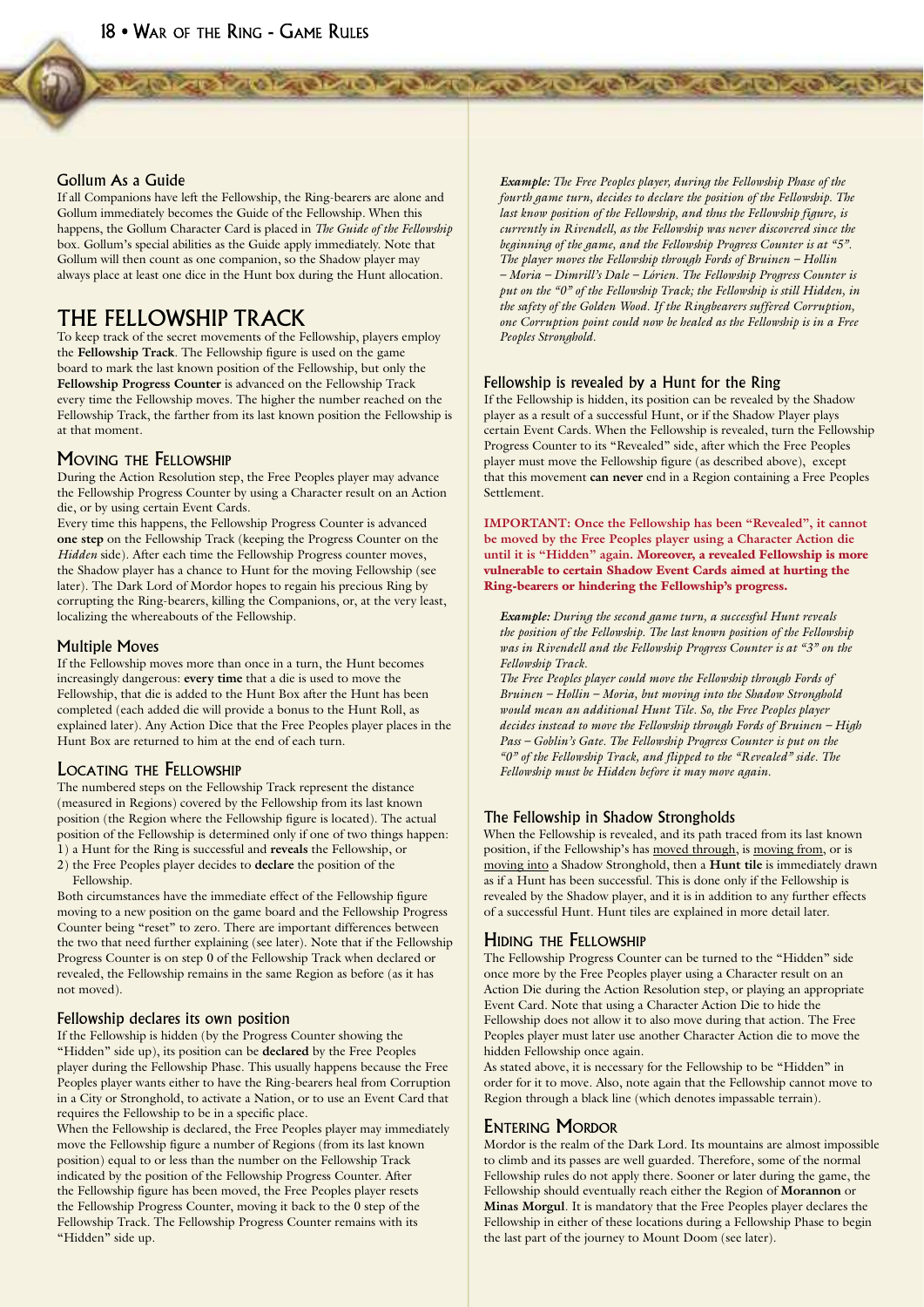### SEPARATING COMPANIONS FROM THE FELLOWSHIP

de la propieda de la propieda de la propieda de la propieda

The Companions in the Fellowship Box are always assumed to be in the Region where the Fellowship is located.

During the Action Resolution step, however, the Free Peoples player can **separate** one Companion (or a group of Companions) by using a Character Action Die result (unless the Fellowship is in Mordor, where this is prohibited, see later).

When this happens, the figure of the separated Companion is moved from the Fellowship Box to the map. The Companion may move a number of Regions equal to the current number of the Fellowship Progress Counter on the Fellowship Track *plus* his Companion Level. If you are separating a **group** of Companions, move their figures together to one Region that can be reached by the Character with the *highest* Level in the group. Character movement uses the rules explained earlier in this rules set.

When separating Companions, remove their Character Cards from the Fellowship Deck, and remove the Companion Counter from the Fellowship box as well.

*Example: The Fellowship's last known position was in Rivendell, and the Fellowship Progress Counter is currently on the fifth step of the Fellowship Track. The Free Peoples player decides to separate Legolas (Level 2) and Merry (Level 1) as a group. Legolas and Merry can be moved 7 Regions (5+2) from Rivendell. The player decides to move them together to the Woodland Realm.*

If the Guide of the Fellowship is separated from the Fellowship, the highest level Companion remaining in the Fellowship becomes the new Guide (or Gollum, if all the Companions have left). Once a Companion is separated from the Fellowship, he can **never rejoin**.

# 10. THE HUNT FOR THE RING

If you are already familiar with the Quick-start Rules, the rules in this chapter are all new and completely replace the simplified use of the Fellowship of the Ring you learned.

While the Fellowship covertly seeks to reach Mount Doom, Sauron is searching tirelessly for the Ring-bearers and their Companions. The Dark Lord gathers rumours and sends out spies, hoping to finally reclaim his long-lost treasure. These efforts are represented in *The War of the Ring* by the **Hunt for the Ring**.

### THE HUNT POOL

The **Hunt Pool** is a set of cardboard tiles representing the effects of a successful Hunt. These tiles should be placed in an opaque container at the beginning of the game (such as a cup or a bag), as one tile must be drawn *randomly* each time the Hunt is successful. If, at any time, **all** the tiles in the Hunt Pool are used, return all tiles containing a *number* or *"Eye"* result to the container, but do not return any Special Tiles (see later).

### THE STANDARD HUNT TILES

Most of the **Standard Hunt Tile**s (which have a beige background color) show a numerical value, ranging from 0 to 3. This value represents the effectiveness of the successful Hunt and is called **Hunt Damage**. Some Hunt tiles have the special icons described here:

- The Eye icon , which represents a variable numerical value
- The Reveal icon  $\blacksquare$ , which represents the Fellowship being revealed to Sauron.

### SPECIAL HUNT TILES

The Special Hunt Tiles (which have either a blue or red background color) are **set aside at the beginning of the game** and enter play only with certain Event Cards. When these Event Cards are played, the Special Hunt

tile in question is set aside until the Fellowship enters Mordor. When the Fellowship enters Mordor, any such Special Hunt tiles are added to the Hunt Pool. If the Fellowship is already in Mordor when a Special Tile enters play, simply add the tile immediately to the Hunt Pool. Some of the Special Hunt tiles show a negative value or a random value, described here:

- A negative value (-2 or -1) means that there is no Hunt damage but that the indicated number is actually **subtracted** from the current Corruption of the Ring-bearers on the Fellowship Track
- A Die icon means that the Hunt Damage is equal to the subsequent roll of a die (roll after the tile has been revealed).
- All Shadow Special Tiles show a small Stop icon in the lower right corner (see later)



### HUNTING THE FELLOWSHIP

### **THE HUNT ROLL**

Every time the Free Peoples player moves the Fellowship, the Shadow player will roll dice to determine the effect of the Hunt. This is done in the following fashion: First the Shadow player determines the **Hunt Level**, which is equal to the total number of Shadow Action Dice in the Hunt Box (these dice were placed here by the Shadow player during the Hunt Allocation step as described earlier in the rules, **plus** any "Eye" dice that he rolled during the Action Roll step).

Then, the Shadow player makes a **Hunt Roll** by rolling a number of Combat Dice equal to the Hunt Level. The maximum number of dice rolled for a Hunt Roll is five. A Hunt Level in excess of five does not add further dice to the roll. Each result of 6 is a **success**.

### Modifiers to the Hunt Roll

If the Fellowship has moved more than once per turn, the Hunt becomes easier. For every Action Die that the Free Peoples player has placed in the Hunt Box (a Free Peoples Action Die is placed here after every movement of the Fellowship, see *Moving the Fellowship* above), the Shadow player adds +1 to each Hunt Roll die result. If a die result is 6 or higher after this addition, it is a **success**.

*Example: When the Fellowship moves for the first time during a turn, the Shadow player needs to roll "6" results on his Hunt dice to achieve a successful Hunt. If the Fellowship, however, is moving for the second time (after the Free Peoples has used an Action die for the first movement and placed it in the Hunt box) the Shadow player needs only to roll a "5" or "6" for a successful Hunt.*

### Hunt Re-rolls

The presence of Sauron's servants or Strongholds makes movement of the Fellowship more dangerous. If, during the Hunt, the last known position of the Fellowship is in a Region that contains one or more of the following…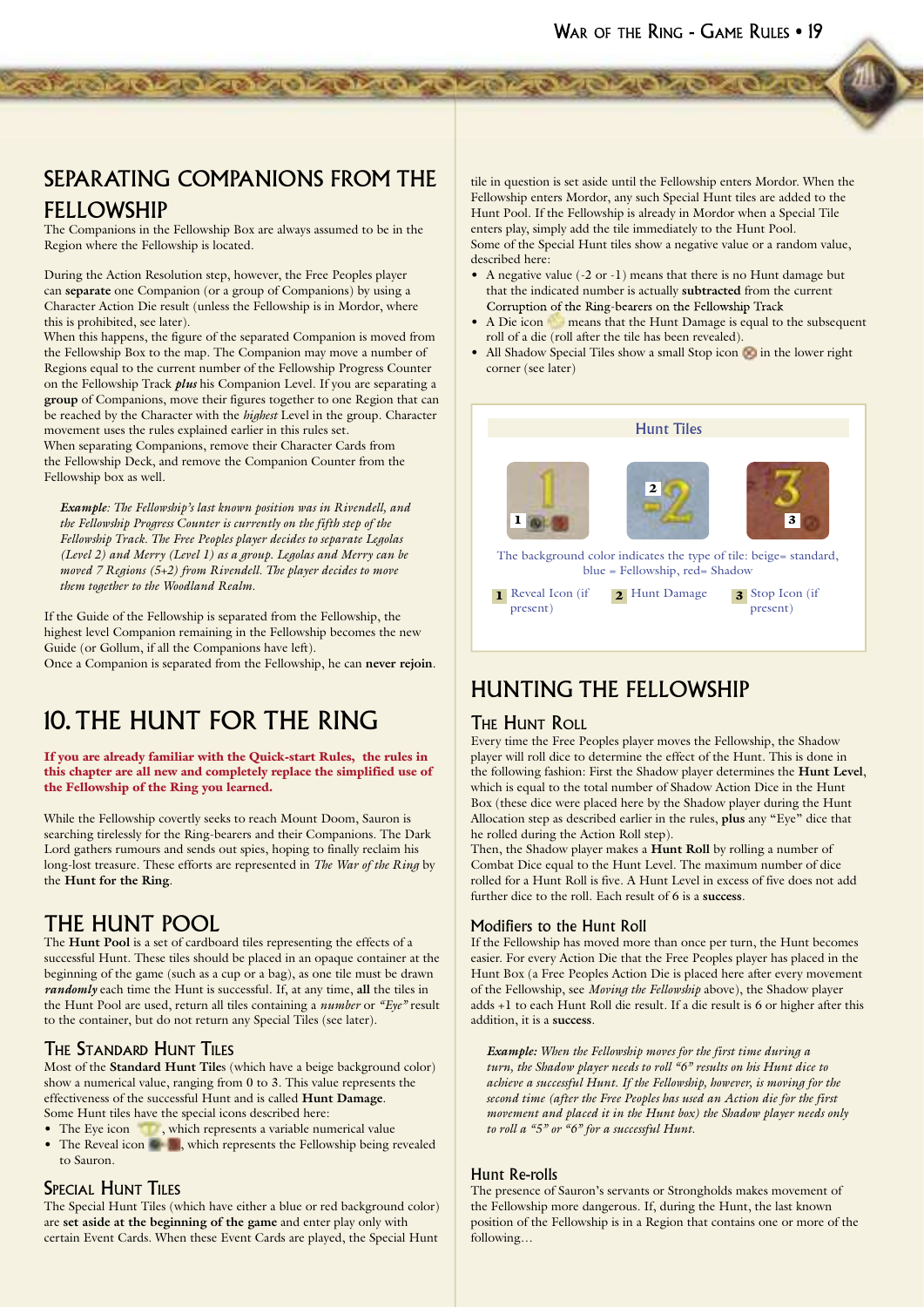- A Stronghold controlled by the Shadow player
- One or more Shadow Army units
- One or more Nazgûl

…the Shadow player can, after the Hunt roll, **re-roll** one failed Hunt Roll die for each of the above conditions that apply.

*Example 1: Three Army units and two Nazgûl are in the Region that contains the Fellowship figure, so the Shadow player may re-roll two dice (one for the presence of Army units, and another for the presence of the Nazgûl).*

*Example 2: One Nazgûl, four Army units, and a Shadow Stronghold are in the Region containing the Fellowship figure, so the Shadow player may re-roll three dice (because all the conditions above apply).*

Re-rolls also receive the +1 bonus for each Free Peoples die in the Hunt Box.

### DETERMINING HUNT DAMAGE

If the Shadow player rolls **at least one success** on his Hunt roll (including re-rolls), the Hunt is *successful* and the Shadow player draws one tile from the Hunt Pool.



The Position of the Corruption Counter on the Fellowship Track is used to record the Corruption of the Ringbearers.

The Mordor Track



- The Mordor Track is not considered a part of the Gorgoroth Region.
- When the Fellowship enters Mordor, the Fellowship figure is put on the first circle of the track.
- If the Fellowship enters the Crack of Doom and the Ringbearers are not corrupted, the Free Peoples player wins the game.

• If the tile is numbered, its value represents the **Hunt Damage** inflicted to the Fellowship.

- If the tile shows an "Eye," the Hunt Damage is equal to the number of successes rolled in the Hunt Roll (if such a tile was drawn because of the Fellowship leaving or entering a Shadow Stronghold, or due to an Event Card, the "Eye" is considered to have a value of 0).
- If the tile has a Reveal icon on it, the Fellowship is **revealed** in addition to any other effect.

### EFFECTS OF THE HUNT

To confront the effects of a successful Hunt, the Free Peoples player can either **use the Ring** (increasing the Corruption of the Ring-bearers) or **fight** (which will cause casualties among the Fellowship).

- If he **uses the Ring**, he advances the Corruption Counter on the Fellowship Track by a number of steps equal to the Hunt Damage.
- If he **takes Casualties**, he must eliminate one Companion. The Free Peoples player can decide between either taking the Guide as a casualty, or randomly picking one Companion (excluding the Ring-bearers, but including the Guide) from the Fellowship. The Shadow player then randomly picks a face-down Companion Counter in the Fellowship box. The drawn Companion is eliminated from the game.
- If the Hunt Damage is **higher** than the Level of the eliminated Companion (including an eliminated Guide), the excess damage is taken as Corruption for the Ring-bearers. If the Hunt Damage is lower than the Level of the Companion, he is eliminated nonetheless (i.e., it is not possible to "wound" Companions).

Some Event Cards played on the table (such as "Axe and Bow") and the special abilities of some companions can be used by the Free Peoples player to cancel or reduce the damage of the Hunt.

*Example: During the fourth game turn, the last known position of the Fellowship is in the Goblin's Gate region and the Free Peoples player is attempting a move from step 1 to step 2 of the Fellowship Track. There are three Shadow dice in the Hunt Box and one Free Peoples die, as this is the second time the Fellowship is moving this turn. The Shadow player rolls three normal six-sided dice: he must roll at least one "5" or "6" for the Hunt to be successful. He rolls 2, 5, 6: a total of two successes (yet the Shadow player needed only one success for the Hunt to succeed). He then draws a random tile from the Hunt Pool and draws a tile with a "3" and no Reveal Icon. The Fellowship Counter will remain Hidden on step 2 of the track, but the Hunt must now be confronted.*

*The Free Peoples player decides to take a casualty. Aragorn is guiding the Fellowship, and the player does not want him to die; so he decides to draw a random character instead. All the Companion Counters are shuffled and one is chosen randomly: Gimli is drawn. The valiant dwarf dies confronting the servants of the Shadow. As Gimli's Level is 2, and the Hunt Damage is 3, 1 point of Hunt Damage is taken as Corruption, and the Corruption of the Ringbearers increases.*

# 11. THE ONE RING AND THE QUEST FOR MOUNT DOOM

If you are already familiar with the Quick-start Rules, the rules in this chapter are all new and completely replace the simplified use of the Fellowship of the Ring you learned.

Even as the Dark Lord is desperately looking for the One Ring, he cannot imagine that someone would bring it to Mordor. Consequently, he is not looking for the Ring within the borders of his own land. In *The War of the Ring,* from the moment the One Ring reaches the borders of Mordor, events are set in motion that are mostly beyond the control of the players themselves. The real struggle now lies between the will of the Ring to return to its Master and the determination of the Ring-bearer to pursue his mission to its bitter end.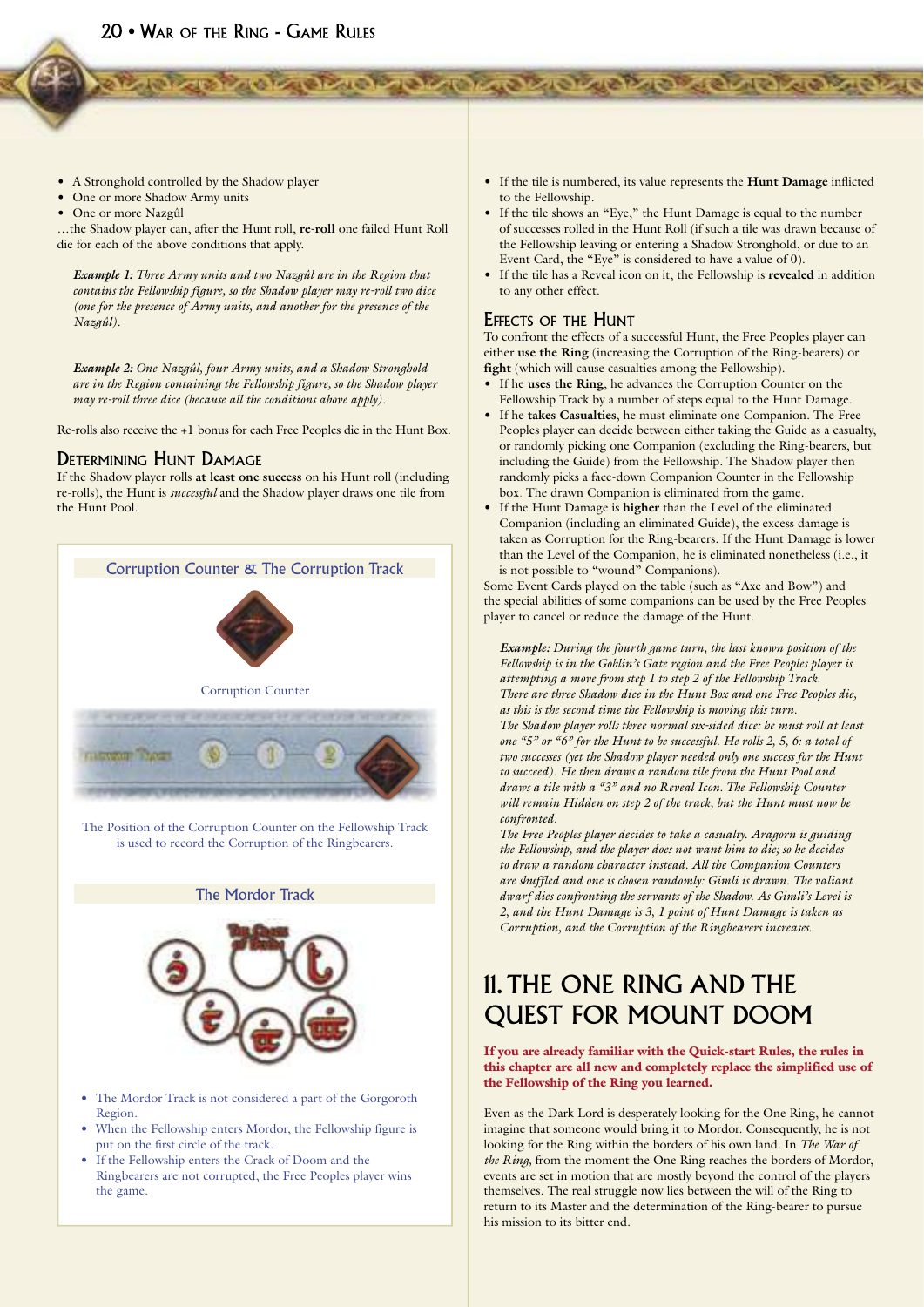### THE BURDEN OF THE RING

The physical, mental, and moral struggle of the Ring-bearers is represented by **Corruption**. Corruption is added to the Fellowship Track each time that the Ring is used to counter the effects of a successful Hunt, or as an effect of various Event Cards. Corruption is removed from the Ring-bearers by resting in a friendly City or Stronghold or by the use of certain Special Abilities and Event Cards. As soon as the Corruption Counter reaches the twelfth point of Corruption on the Fellowship Track, the Free Peoples player immediately loses the game.

**PACK CACK CACK CACK CACK CACK CACK CACK** 

### HEALING THE RING-BEARER

The Ring-bearers can receive some relief from the burden of the Ring by resting in an appropriate sanctuary.

Thus, if during the Fellowship Phase the Fellowship is declared in a Region that contains a Free Peoples City or Stronghold not under enemy control, one point of Corruption is immediately removed (to a minimum of 0). Adjust the position of the Corruption Counter on the Fellowship Track accordingly. If the Fellowship remains in a City or Stronghold for several turns, during the Fellowship Phase of each turn it is possible to declare them in that Region and heal one Corruption each time.

### THE FELLOWSHIP IN MORDOR

The **Mordor Track** is the final part of the Quest of the Ring. The track is represented by the circles superimposed on the **Gorgoroth** Region on the map; note that the circles are not actually considered to be part of that Region. In Mordor, the power of the Dark Lord is everywhere, and the burden of the Ring becomes heavier with every step. As soon as the Fellowship is declared to be in **Minas Morgul** or **Morannon** during a Fellowship Phase, immediately proceed to the following steps:

- 1) Place the Fellowship on the first step of the Mordor Track (labelled with the Elven numeral "1"). From this moment on, the Fellowship is considered to be "In Mordor." The Fellowship Progress Counter is no longer advanced on the Fellowship Track, but it is still used to show whether the Fellowship is hidden or revealed.
- 2) Create a new Hunt Pool by placing all "Eye" tiles previously drawn back with the remaining tiles of the Hunt Pool, and also adding any Special Tiles put in play by Event Cards.

### Special Rules

The following special rules apply when the Fellowship is in Mordor:

- Companions in the Fellowship can never be separated, either as a result of using Action Dice or as the effect of special abilities or Event Cards. Any action that would normally separate a Companion eliminates him instead.
- When the Free Peoples player tries to move the Fellowship during the Action Resolution step, do not roll the Hunt Dice. Instead, automatically draw one tile from the Hunt Pool. The effects of this tile are applied normally as for a successful Hunt, except for the following:
	- If the tile drawn shows an "Eye," the Hunt Damage is equal to the number of dice in the Hunt Box (including Free Peoples dice previously used for moving the Fellowship during the same turn)
	- Normally the Fellowship would advance one step on the Mordor Track when moving. However, if the tile shows a "Stop" icon, the Fellowship remains on the same step and does not move forward.
- The Fellowship is still required to be Hidden in order to advance on the Mordor track. If revealed, the Free People's player must, as normal, use a Character Action die result to hide the Fellowship once again.
- If, at the end of a game turn, the Free Peoples player has not attempted to move or hide a Fellowship in Mordor during that turn, one Corruption is automatically added to the Fellowship Track.
- When the Fellowship has completed all five steps on the Mordor Track, the Crack of Doom has been reached and the Free Peoples player wins the game (unless the Ring-bearers have reached twelve corruption, see later)

# 12. WINNING THE GAME

If you are already familiar with the Quick-start Rules, please notice that there are now new Victory Conditions and a different way of calculating Victory Points.

During Step 6) Victory Check, players check the following Victory Conditions one after the other. If any of these Conditions apply, the game ends with a Victory for one of the players. Note that lower-numbered Victory Conditions take precedence over higher-numbered Victory Conditions, if two or more are achieved on the same turn.

### RING-BASED VICTORY CONDITIONS

The most important goal for the Free Peoples is to destroy the One Ring, and for Sauron it is to reclaim the Ring. For this reason, if any of these conditions is true **any time during a turn**, the game ends immediately without waiting for the Victory Phase.

- **1) Corruption of the Ring-bearers:** If the Ring-bearers have twelve or more Corruption, they failed their Quest. Sauron regains the Ring for himself and the Shadow player wins the game.
- **2) Destroying the Ring:** if the Fellowship Figure is on the "Crack of Doom" step on the Mordor Track, and the Ring-bearers have fewer than twelve Corruption Points, the Ring is destroyed. Sauron is utterly vanquished and the Free Peoples player wins the game.

### **MILITARY VICTORY CONDITIONS**

In *The Lord of the Rings*, if Sauron had succeeded in destroying the Nations of the Free Peoples, even the destruction of the Ring could not have resulted in a proper victory for the Free Peoples. At the same time, if the Free Peoples had successfully challenged Sauron militarily, the Dark Lord would have needed to greatly focus on the struggle against the Armies of the Free Peoples, and it would have been much easier for the Ring-bearers to reach Mount Doom. Thus, if at the end of a game turn any of the following conditions apply, the game ends with a military victory.

- **3) The Shadow Conquers Middle Earth**: If the Shadow player controls Free Peoples Settlements worth 10 or more Victory Points, he wins. *The Nations of Middle Earth have been broken, its people scattered and enslaved. Sauron will quickly reclaim the Ring now that he can use all his power to locate it.*
- **4) Sauron is banished from Middle Earth:** If the Free Peoples player controls Shadow Stronghold Settlements worth 4 or more Victory Points, the Free Peoples player wins. *With his military might collapsing, a desperate Sauron must cease his call to the Ring as he struggles to prevent a second defeat by the armies of the West. Without the powerful call of its Master, the ring loses some of its potency. With Mordor weakened and the servants of the Enemy elsewhere, the Fellowship quickly destroys the ring.*

Military Victory Conditions are based on the **control** of a Settlement. For the purposes of a Military Victory, you control an enemy Settlement if it has your Settlement Control Marker on it. Each enemy Stronghold you control is worth 2 Victory Points, each enemy City you control is worth 1 Victory Point.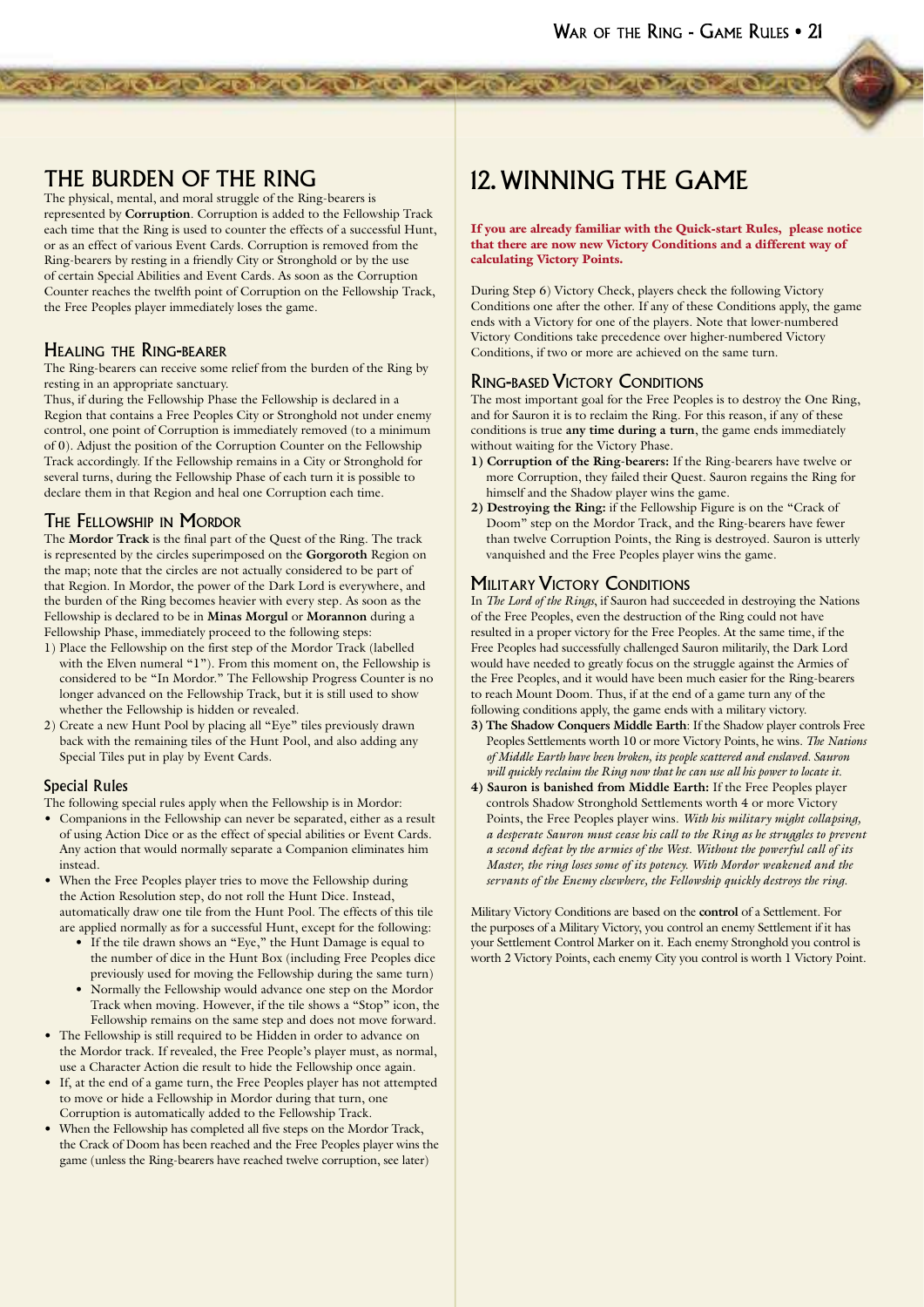# MULTIPLAYER RULES

# FOUR PLAYER GAME

In a four-player game, each player represents one of the major powers in *The Lord of the Rings* and will each control some of the Nations and certain characters. In a four-player game, the player responsibilities are broken down as follows:

### **Free Peoples:**

- Player 1: **Gondor** (also controls the Elves)
- Player 2: **Rohan** (also controls The North and Dwarves)

#### **Shadow:**

- Player 1: **The Witch-king** (the Sauron Nation)
- Player 2: **Saruman & Sauron Allies** (Isengard, Southron & Easterling Nations)

All the rules in the standard game apply, with the following exceptions. At the beginning of the game, the Gondor player and the Witch-king player take the "Leading Player" tokens.

At the beginning of each turn (excluding Turn 1) the Leading Player in a team passes the "Leading Player" token to his team mate.





### Leading Player tokens

Free Peoples Leading Player Shadow Leading Player

### EVENT DRAW

On Turn 1, each player draws one card from each Event Deck. On the following turns, each player draws one card from one Event Deck of his choice. After drawing cards, and discarding excess cards, players in the same faction may exchange **one** of their cards between themselves. The players cannot show or discuss the cards. They can only tell each other if they want to exchange one card or not. A card is exchanged only if both players agree. In a four-player game, each player's hand limit is 4 instead of 6.

### FELLOWSHIP PHASE

The Leading Player on the Free Peoples team decides if the Fellowship position is declared or not and who is the Guide of the Fellowship.

### HUNT ALLOCATION & ACTION ROLL

The Leading Player on the Shadow team decides how many Action Dice to put in the Hunt Box. The Leading Player of each team rolls the Action Dice.

### ACTION RESOLUTION

The Free Peoples team goes first. The non-Leading Player on the Free Peoples team chooses an Action Die and uses it for any of the Nations he controls or for any action relating to the Fellowship or any individual Companions, such as moving or hiding the Fellowship or moving Companions on the map. Then the non-Leading Player in the Shadow team uses an Action Die, followed by Leading Player on the Free Peoples team, and then the Leading Player on the Free Peoples team. The actions are all taken in this order until both teams have used all of their Action Dice. If a player decides to pass an action, he is still entitled to his next action after the opposing team has taken their actions.

### LIMITS ON ACTIONS

Each player only controls certain Nations and can only use his Action Dice and Event Cards to recruit, move, or fight with Armies of these Nations. Only the player who controls a Nation may move the Political Counter of that nation, unless the special ability of a Character is used. If a Region includes units of Nations controlled by both players on a team, see "Mixed Armies" below.

### IN SUMMARY:

### Free Peoples

- The Gondor player controls the Gondor and Elven Nations.
- The Rohan player controls the Rohan, North, and Dwarven Nations.
- Any player may move or hide the Fellowship.

- Any player may move or separate Companions.
- The effects of the Hunt on the Fellowship are decided and applied by the Leading Player.

### Shadow Armies

- The Witch-king player controls the Sauron Nation, the Witch-king, and the Mouth of Sauron.
- The Saruman & Sauron Allies player controls the Isengard, Southron & Easterling Nations, as well as Saruman.
- Any player may hunt the Fellowship.
- Any player may move the Nazgûl, but only the Witch-king player may recruit new Nazgûl.
- The number of Dice allocated to the Hunt box before the Action Die roll is decided by the Leading Player.

### **MIXED ARMIES**

If, after an action, troops and leaders controlled by different players are in the same Region, a mixed Army can result. The troops of the two players become a mixed Army only if both players agree on this, or if the Region is attacked. The controlling player of a mixed Army is the player who controls the highest number of army units in the Region. In case of a tie, the player with the highest number of Elite units is the controlling player. If this is still a tie, the current Leading Player is the controlling player. Only the controlling player may use actions to move or attack with the mixed Army. If the number of units changes, the control of the mixed Army may be transferred to the other player. A player may regain control of his units in a mixed Army by simply using an action to move these units out of the Region with the mixed Army. A mixed Army is still subject to the political restrictions (such as not being able to move across another border) of **any** non-belligerent Nation that is part of a mixed Army.

### EVENTS

Normally cards can only be used by a player if they apply to a Nation or characters they control. Cards that do not refer or apply to a specific Nation may be used by any player as appropriate.

### SOUTHRONS & EASTERLINGS ELITE UNITS

In a multiplayer game, when Saruman is in play, each Southron & Easterlings Elite unit, as well as each Isengard Elite unit, is considered a **Leader** as well as an Army unit for all action and combat purposes.

### THREE-PLAYER GAME

The Three Player game uses the same rules as the 4-player game, but there is only one Free Peoples player, who plays normally as in a standard twoplayer game, with the following exception:

• The Free Peoples player cannot use two consecutive actions on the same Nation (e.g., he cannot use two consecutive actions to recruit and move Gondor troops). He can use two consecutive actions on mixed Armies but not on the same individual army (e.g., he can move a Gondor Army once and then a Gondor/Rohan Army; but cannot act twice with the same Gondor/Rohan Army).

### VICTORY CONDITIONS

Each team wins as in the two-player game. To assess individual victory within a team:

- If the Shadow team wins, count the number of Strongholds and Cities captured by the Nations of each Shadow player and subtract the number of Strongholds and Cities they lost. The player with the highest total wins.
- If the Free Peoples team wins, the player who lost the lower number of Strongholds and Cities wins.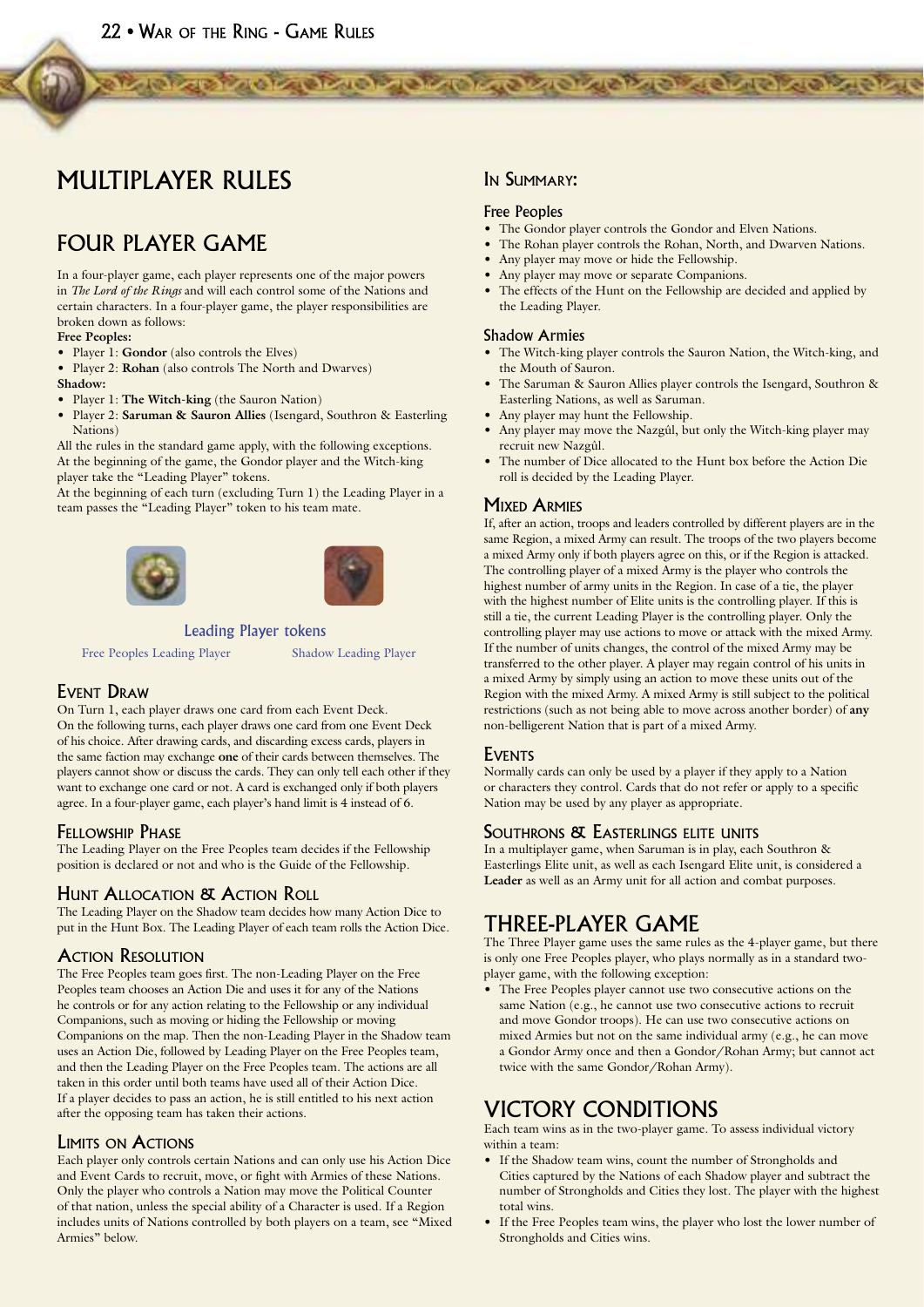# **INDEX**

**TOP OF ORDER ORDER ORDER OF CREATION OF CHANGE**